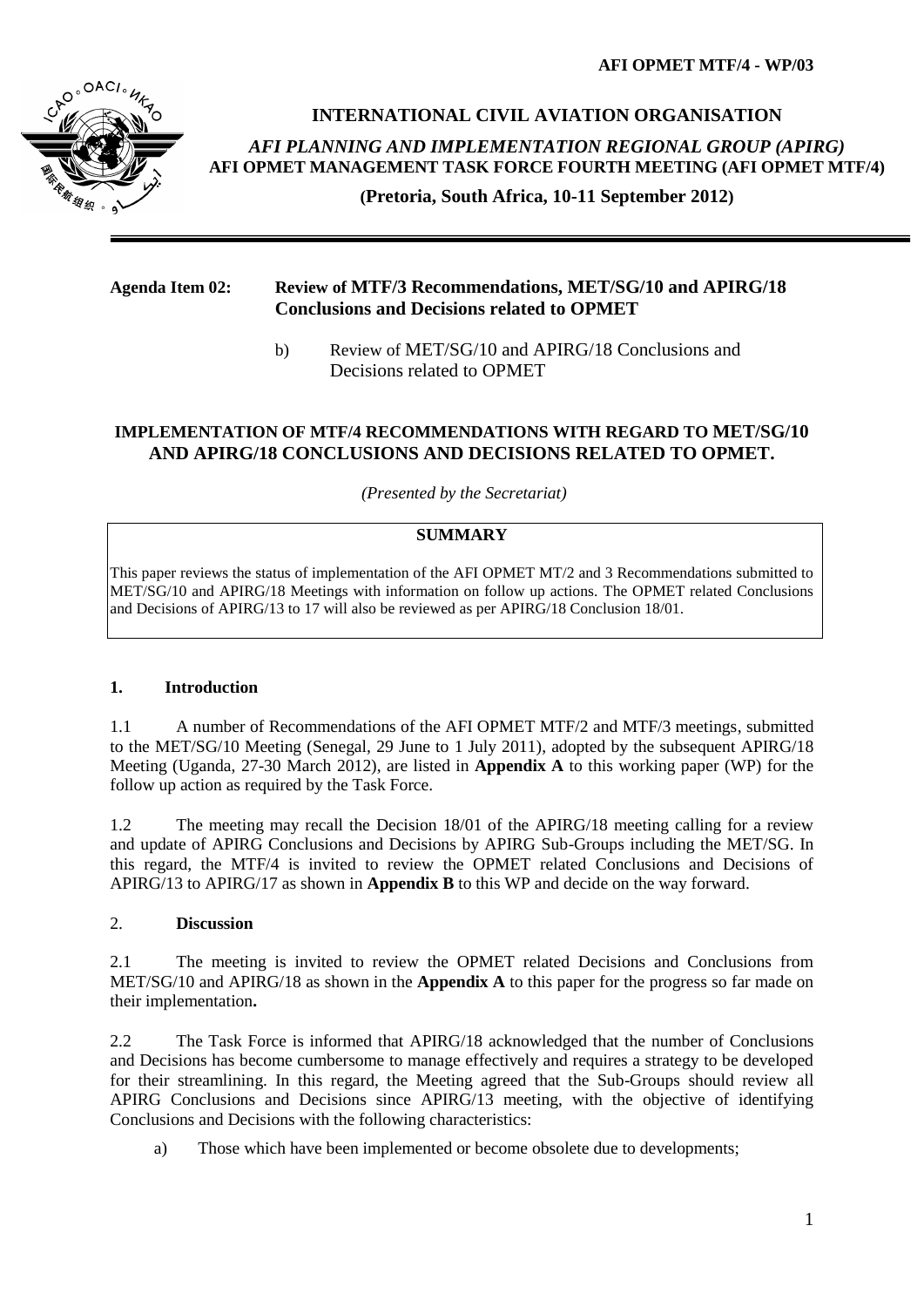- b) Those which have matured to be included in the work programme of APIRG and its subsidiary bodies as well as the Terms of Reference or Handbook of the Group;
- c) Those which are adequately covered by other specific provisions of ICAO including SARPs, Assembly Resolutions and Regional requirements, to be deleted or reformulated to complement such other ICAO provisions; and
- d) Those which have since become redundant.

2.3 In this regard, the meeting may wish to review OPMET related Conclusions and Decision of APIRG/13 to 17 shown **in Appendix B** to this working paper and formulate the following Recommendation:

## **Decision 4/xx: Review of Previous OPMET Related APIRG Conclusions and Decisions**

**That, the reviewed list of OPMET related APIRG Decisions and Conclusions in Appendix B to this working paper, be submitted to the MET/SG/11 Meeting for further review.**

## **3. ACTION BY THE MEETING**

- 3.1 The meeting is invited to:
	- a) note the information in this paper and;
	- b) review the status of implementation of AFI OPMET MT/2 and 3 Recommendations submitted to MET/SG/10 and APIRG/18 Meetings as given in **Appendix A** and note the follow up actions taken so far;
	- c) decide on the above Decison proposed for the Task Force's consideration.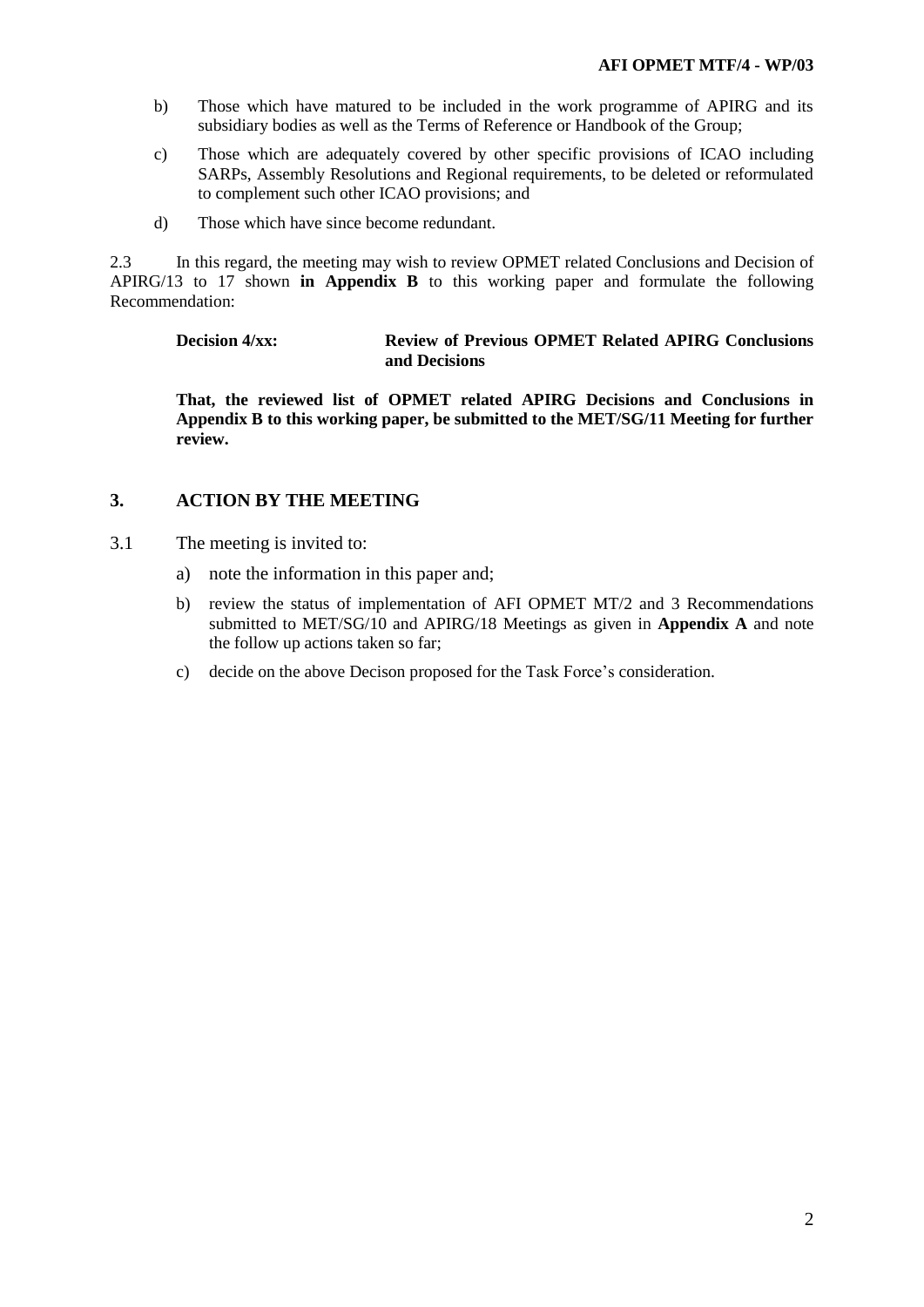# **Appendix A**

# **STATUS OF IMPLEMENTATION OF MTF RECOMMENDATIONS WITH REGARD TO OPMET RELATED CONCLUSIONS AND DECISIONS FROM MET/SG/10 AND APIRG/18**

| <b>MTF</b><br>Rec.<br>No. | Title and Text of Rec. submitted to<br><b>MET/SG/10</b>                                                                                                                                                                                                                                                                                                                                                       | $\mathbb{N}^{\circ}$ and Title of<br>corresponding<br><b>MET/SG Dec./ Concl.</b><br><b>Submitted to</b><br>APIRG/18 | N°, Title and Text of corresponding Dec/Conl.<br><b>Adopted by APIRG/18</b>                                                                                                                                                                                                                                                                                                                                         | <b>Status/Action</b><br><b>Taken</b>                                                                                 |
|---------------------------|---------------------------------------------------------------------------------------------------------------------------------------------------------------------------------------------------------------------------------------------------------------------------------------------------------------------------------------------------------------------------------------------------------------|---------------------------------------------------------------------------------------------------------------------|---------------------------------------------------------------------------------------------------------------------------------------------------------------------------------------------------------------------------------------------------------------------------------------------------------------------------------------------------------------------------------------------------------------------|----------------------------------------------------------------------------------------------------------------------|
| 2/1:                      | <b>Composition of the AFI OPMET MTF</b><br>That,<br>a Member of the Task Force who is unable to<br>a)<br>attend the MTF's meeting should notify the<br>Chairman and the Secretary accordingly;<br>two successive absences without a written<br>b)<br>apology to the Chairman by a member will<br>automatically cause them to cease to be<br>member.                                                           | Decision $10/25$ —<br>Composition of the<br><b>MET/SG</b>                                                           | No action by APIRG                                                                                                                                                                                                                                                                                                                                                                                                  |                                                                                                                      |
| 2/3                       | <b>Schedule of the AFI OPMET Monitoring</b><br>That, Dakar and Pretoria RODBs:<br>a) implement an automatic OPMET data monitoring<br>scheme using procedures in Chapter 12 and<br>Appendix F of the AMBEX Handbook on<br>quarterly basis (March 31, June 30, August, 31<br>and December 31 of each year)<br>b) distribute the monitoring statistics to the<br>Chairman of the Task Force and the Secretariat; | Conclusion<br><b>Draft</b><br>10/4:<br>Schedule of the AFI<br><b>OPMET Monitoring</b>                               | <b>Conclusion 18/41: Implementation of AMBEX</b><br><b>Handbook Procedures</b><br>That Dakar and Pretoria RODB Provider States:<br>a) implement an automatic OPMET data monitoring<br>scheme using procedures in Chapter 12 and<br>Appendix F of the AMBEX Handbook on<br>quarterly basis (March 31, June 30, August, 31<br>and December 31 of each year);<br>perform regular 24 hour simultaneous monitoring<br>b) | <b>State Letter</b><br>forwarded to<br>Dakar and<br>Pretoria RODB<br><b>Provider States</b><br>for<br>implementation |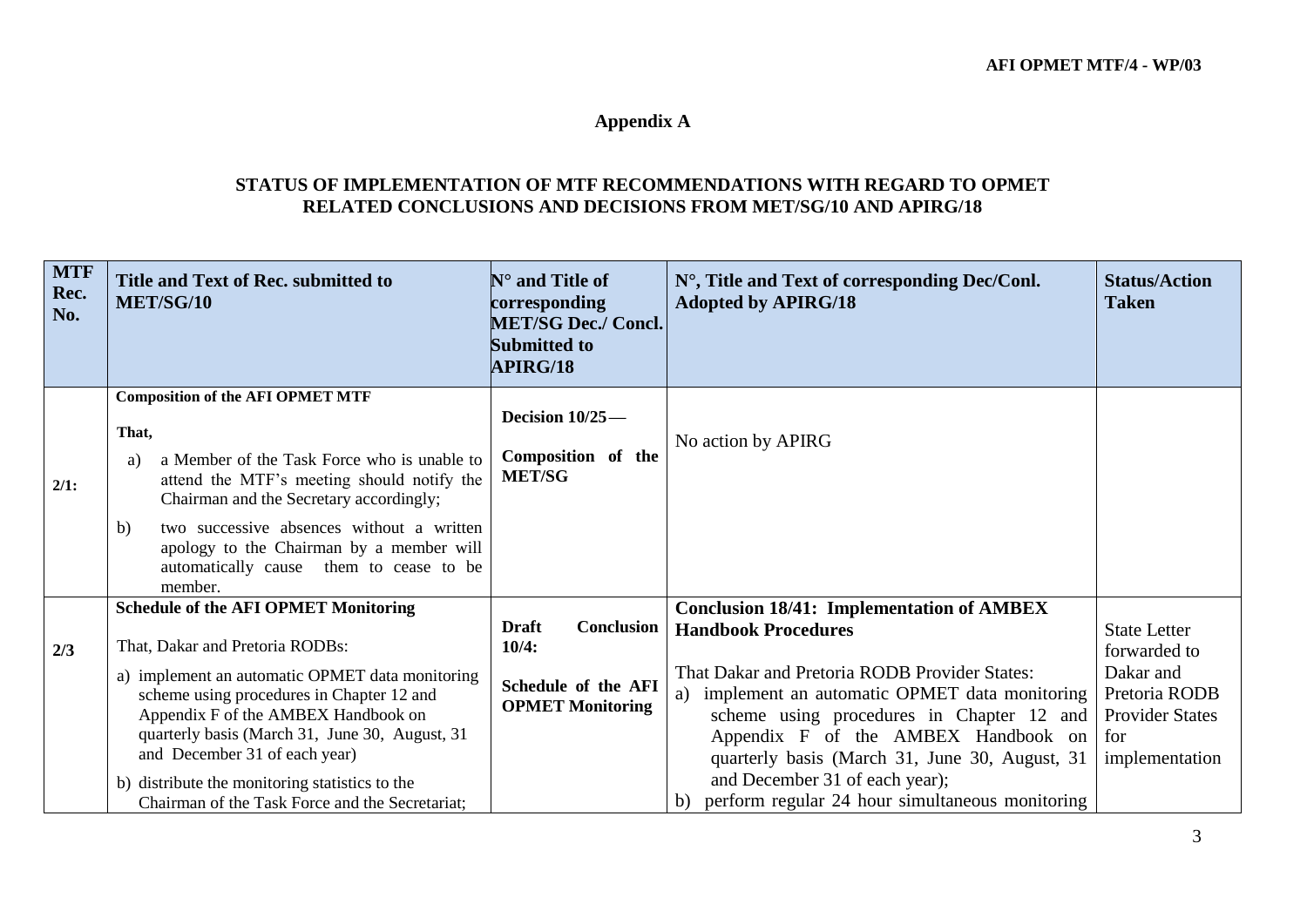| <b>MTF</b><br>Rec.<br>No. | Title and Text of Rec. submitted to<br>MET/SG/10                                                                                                                                                                                                                                                                                                                                                 | $\mathbf{N}^\circ$ and Title of<br>corresponding<br><b>MET/SG Dec./ Concl.</b><br><b>Submitted to</b><br><b>APIRG/18</b>                                                                    | N°, Title and Text of corresponding Dec/Conl.<br><b>Adopted by APIRG/18</b>                                                                                                                                                                                                                                                                                                                                                                                                                                                                             | <b>Status/Action</b><br><b>Taken</b>                                                                                 |
|---------------------------|--------------------------------------------------------------------------------------------------------------------------------------------------------------------------------------------------------------------------------------------------------------------------------------------------------------------------------------------------------------------------------------------------|---------------------------------------------------------------------------------------------------------------------------------------------------------------------------------------------|---------------------------------------------------------------------------------------------------------------------------------------------------------------------------------------------------------------------------------------------------------------------------------------------------------------------------------------------------------------------------------------------------------------------------------------------------------------------------------------------------------------------------------------------------------|----------------------------------------------------------------------------------------------------------------------|
|                           | c) perform regular 24 hour simultaneous<br>monitoring starting at 00:00:00 UTC on the first<br>Wednesday of every month,<br><b>d</b> ) Implement the above tasks from 01 January<br>2012.                                                                                                                                                                                                        |                                                                                                                                                                                             | starting at 0000 UTC on the first Wednesday of<br>every month; and<br>distribute the monitoring statistics to the Chairman<br>$\mathbf{c}$ )<br>of the OPMET Management and the Secretariat<br>with effect from July 2012.                                                                                                                                                                                                                                                                                                                              |                                                                                                                      |
| 2/7                       | <b>Direct AFTN Link between AFI RODBs</b><br>That,<br>a) Dakar and Pretoria RODBs Provider States take<br>the required measures to provide direct AFTN<br>connexion between both RODBs to facilitate the<br>implementation of back up procedures between<br>them.<br>b) back-up procedures for the two RODBS be<br>developed for use and supported by reliable<br>telecommunications facilities. | Conclusion<br><b>Draft</b><br>10/7:<br><b>Implementation of an</b><br><b>AFTN</b><br>circuit<br>between Dakar and<br>Pretoria RODBs to<br>back-up<br>support<br>contingency<br>capabilities | <b>Conclusion 18/43: Implementation of an AFTN</b><br><b>Circuit Between Dakar and Pretoria RODBS to</b><br><b>Support Back-Up Contingency Capabilities</b><br>That Dakar and Pretoria RODBs Provider States,<br>a) investigate the best possible way to implement a<br>backup circuit between the two RODBs for the<br>implementation of the backup procedures between<br>the RODBs, in time for the MTF/4<br>meeting<br>September 2012 and<br>b) implement reliable telecommunications facilities to<br>support back-up procedures for the AFI RODBs. | <b>State Letter</b><br>forwarded to<br>Dakar and<br>Pretoria RODB<br><b>Provider States</b><br>for<br>implementation |
| 2/8                       | Improvement of availability of OPMET from a<br>number of AFI States<br>That, efforts be made by the concerned States to<br>improve the availability at Dakar RODB, of required<br>OPMET from Accra, Conakry, Freetown, Kano,<br>Kinshasa, Lagos, Luanda                                                                                                                                          | <b>Draft</b><br>Conclusion<br>10/16:<br>Improvement<br>of<br><b>OPMET</b> availability<br><b>AFI</b><br><b>States</b><br>from<br><b>Aerodromes</b>                                          | <b>Conclusion 18/50: Improvement of OPMET</b><br><b>Availability from AFI States Aerodromes</b><br>That efforts be made by the concerned States to<br>improve the availability at Dakar RODB, of the<br>required OPMET information from Accra, Conakry,                                                                                                                                                                                                                                                                                                 | <b>State Letter</b><br>forwarded to<br>then concerned<br><b>AFI</b> States for<br>implementation                     |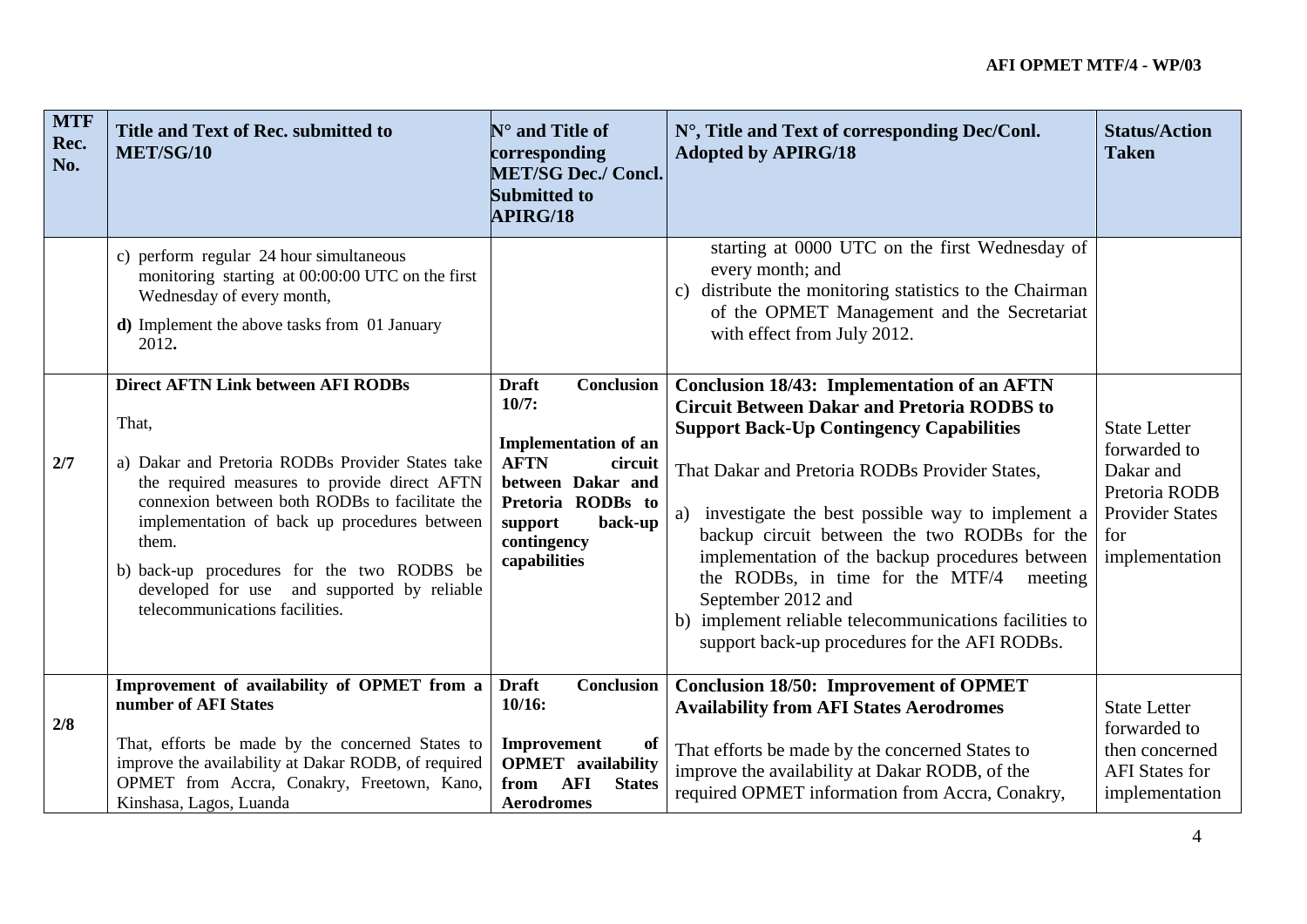| <b>MTF</b><br>Rec.<br>No. | Title and Text of Rec. submitted to<br><b>MET/SG/10</b>                                                                                                                                                                                                                                                                                                              | $N^{\circ}$ and Title of<br>corresponding<br><b>MET/SG Dec./ Concl.</b><br><b>Submitted to</b><br><b>APIRG/18</b> | N°, Title and Text of corresponding Dec/Conl.<br><b>Adopted by APIRG/18</b>                                                                                                                                                                                                                                                                                                                                                                                             | <b>Status/Action</b><br><b>Taken</b>                                                    |
|---------------------------|----------------------------------------------------------------------------------------------------------------------------------------------------------------------------------------------------------------------------------------------------------------------------------------------------------------------------------------------------------------------|-------------------------------------------------------------------------------------------------------------------|-------------------------------------------------------------------------------------------------------------------------------------------------------------------------------------------------------------------------------------------------------------------------------------------------------------------------------------------------------------------------------------------------------------------------------------------------------------------------|-----------------------------------------------------------------------------------------|
|                           |                                                                                                                                                                                                                                                                                                                                                                      |                                                                                                                   | Freetown, Kano, Kinshasa, Lagos and Luanda.                                                                                                                                                                                                                                                                                                                                                                                                                             |                                                                                         |
| 2/9:                      | Development of a backup procedures for the AFI<br><b>RODBs</b><br>That, a Core Team of experts consisting of Members<br>from Kenya, Madagascar, Senegal and South Africa<br>be established to develop a back up procedures for<br>the AFI RODBs.<br>Note: The team is expected to provide the results of<br>their efforts to the Chairperson before 30 June<br>2011. | <b>Draft Decision 10/6:</b><br>Development of back<br>up procedures for<br>the AFI RODBs                          | Decision 18/42: Development of Backup Procedures For<br>The AFI RODBs<br>That a Core Team of experts consisting of Members from<br>Kenya, Madagascar, Senegal, South Africa and ASECNA<br>be established to develop back up procedures for the AFI<br>RODBs.                                                                                                                                                                                                            | <b>State Letter</b><br>forwarded to the<br>Core team<br>Experts for<br>implementation   |
| 2/11                      | <b>Amendment</b><br><b>AMBEX</b><br><b>Proposals</b><br>to<br>the<br><b>HANDBOOK</b><br>That, the amendments to the AMBEX Handbook<br>given on Appendix $C$ to this report be submitted to<br>the MET/SG Meeting for further review.<br>Note: Appendix $C$ is to be finalized after the meeting                                                                      | <b>Draft Decision 10/8:</b><br>Amendment to the<br><b>AMBEX Handbook</b>                                          | <b>Decision 18/44: Amendment to the AMBEX</b><br><b>Handbook</b><br>That:<br>a) Appendices A and B to the AMBEX Handbook be<br>updated by the MET/SG Secretariat to reflect AFTN<br>addresses for the IROGs Bangkok, Jeddah and Rio de<br>Janeiro; and<br>b) the amended AMBEX Handbook given in<br>Appendix 3.6A to this report, be<br>i) endorsed as the AMBEX Handbook Seventh<br>Edition, Amendment 2; and<br>ii) published by the MET/SG Secretariat by July 2012. | Implemented:<br>The AMBEX<br>Handbook is<br>updated and<br>published on<br>ICAO website |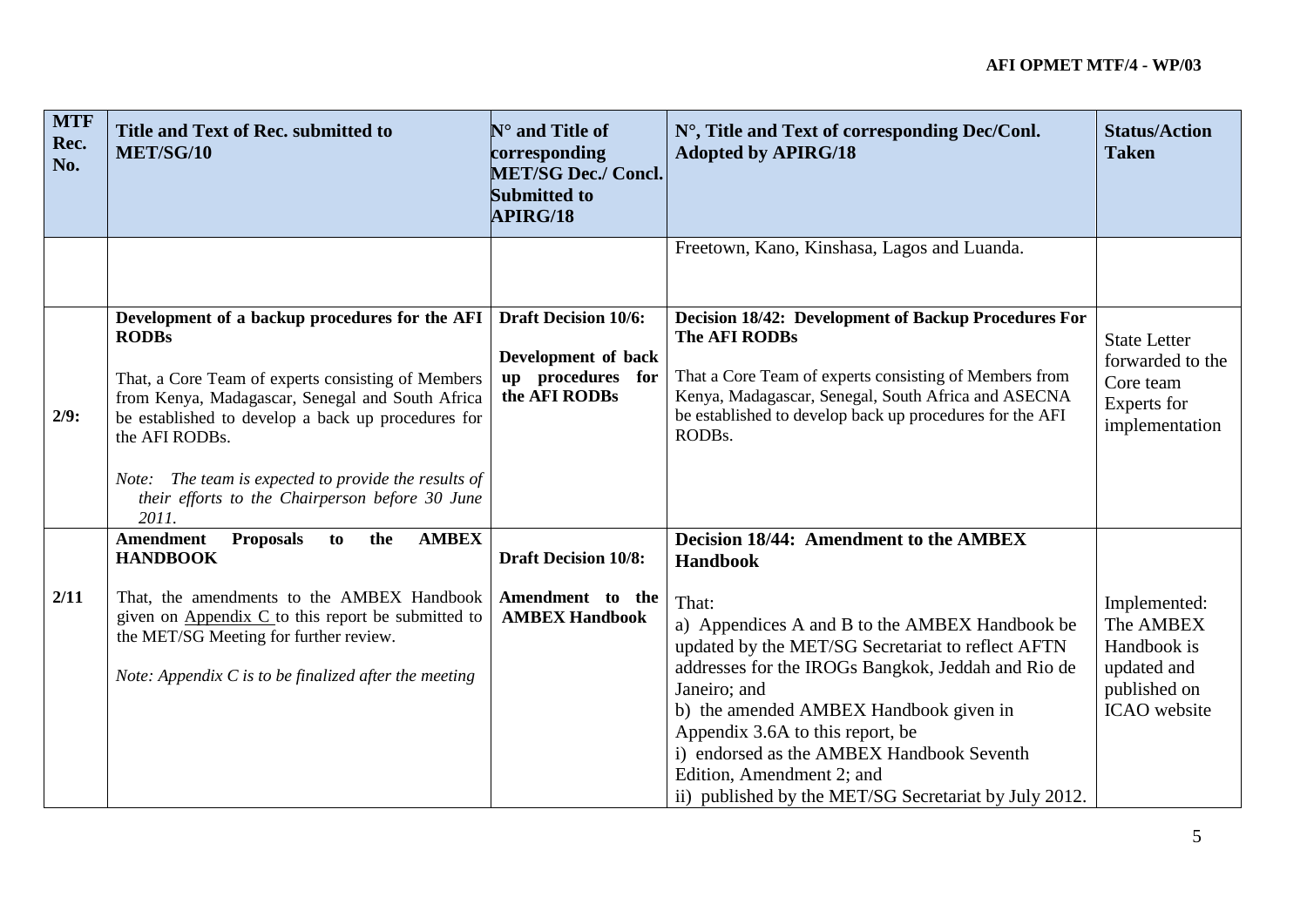| <b>MTF</b><br>Rec.<br>No. | Title and Text of Rec. submitted to<br>MET/SG/10                                                                                                                                                                                                                                                                                                                                                                                                                                                                                 | $\mathbb{N}^{\circ}$ and Title of<br>corresponding<br><b>MET/SG Dec./ Concl.</b><br><b>Submitted to</b><br><b>APIRG/18</b> | N°, Title and Text of corresponding Dec/Conl.<br><b>Adopted by APIRG/18</b>                                               | <b>Status/Action</b><br><b>Taken</b>                                                           |
|---------------------------|----------------------------------------------------------------------------------------------------------------------------------------------------------------------------------------------------------------------------------------------------------------------------------------------------------------------------------------------------------------------------------------------------------------------------------------------------------------------------------------------------------------------------------|----------------------------------------------------------------------------------------------------------------------------|---------------------------------------------------------------------------------------------------------------------------|------------------------------------------------------------------------------------------------|
| 2/12                      | Updating paragraph 6.2.10 of the AMBEX<br><b>HANDBOOK</b><br>That, paragraph 6.2.10 c) of the AMBEX Handbook<br>be corrected according to the AFI ICD.                                                                                                                                                                                                                                                                                                                                                                           | Combined<br>with<br>the<br>Draft Decision 10/8                                                                             | Decision 18/44                                                                                                            | Implemented:<br>The AMBEX<br>Handbook is<br>updated and<br>published on<br><b>ICAO</b> website |
| 2/13                      | <b>Updating AFTN Addresses of some Aerodromes</b><br>in South Africa<br>That, the ICAO Regional Office in Nairobi updates<br>Appendixes A and B of the AMBEX Handbook as<br>follows:<br>• AFTN address for Pretoria (FAPRYMYX) to be<br>changed to Johannesburg (FAJSYMYX)<br>Durban (FADN) to be changed to King Shaka<br>$\bullet$<br>(FALE)<br>Lilongwe's ICAO location indicator (FWLI) to be<br>$\bullet$<br>changed to FWKI<br>• FAPR to be changed to FAJS in the bulletins.<br>• Spelling for Cape Town to be corrected. | Combined with<br>the<br>Draft Decision 10/8                                                                                | Decision 18/44                                                                                                            | Implemented:<br>The AMBEX<br>Handbook is<br>updated and<br>published on<br><b>ICAO</b> website |
| 2/14                      | <b>AFI OPMET data catalogue</b><br>That, the draft OPMET data catalogue given in the<br>Appendix D to this report be finalized by the RODB<br>Managers for use by the two OPMET data banks.                                                                                                                                                                                                                                                                                                                                      | Decision 10/10:<br>Finalization of AFI<br><b>OPMET</b><br>data<br>catalogue<br>the<br>(by)                                 | <b>Conclusion 18/46: Implementation of AFI OPMET</b><br>Data Catalogue<br>That the OPMET data catalogue given in Appendix | To be<br>expeditiously<br>finalized by                                                         |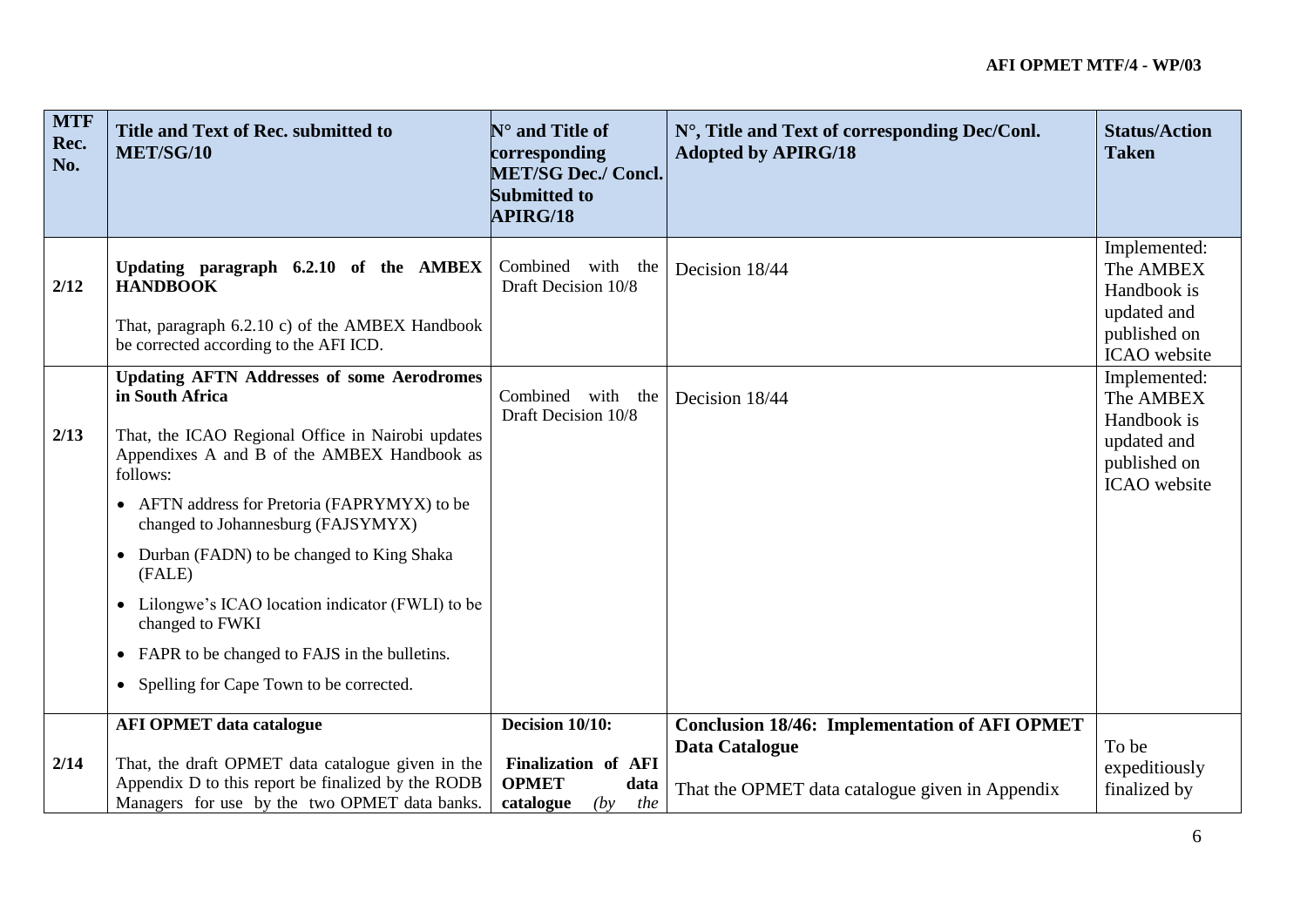| <b>MTF</b><br>Rec.<br>No. | Title and Text of Rec. submitted to<br>MET/SG/10                                                                                                                                                                                                                                                                                                                                                                          | $N^{\circ}$ and Title of<br>corresponding<br><b>MET/SG Dec./ Concl.</b><br><b>Submitted to</b><br><b>APIRG/18</b>                | N°, Title and Text of corresponding Dec/Conl.<br><b>Adopted by APIRG/18</b>                                                                                                                                                                                                                                                                                                                                                                         | <b>Status/Action</b><br><b>Taken</b>                                                                                       |
|---------------------------|---------------------------------------------------------------------------------------------------------------------------------------------------------------------------------------------------------------------------------------------------------------------------------------------------------------------------------------------------------------------------------------------------------------------------|----------------------------------------------------------------------------------------------------------------------------------|-----------------------------------------------------------------------------------------------------------------------------------------------------------------------------------------------------------------------------------------------------------------------------------------------------------------------------------------------------------------------------------------------------------------------------------------------------|----------------------------------------------------------------------------------------------------------------------------|
|                           | updating of the catalogues<br>be a joint<br>The<br>responsibility of the two data banks'.                                                                                                                                                                                                                                                                                                                                 | $RODBs$ )<br>and<br><b>Conclusion</b><br><b>Draft</b><br>10/11<br>Implementation<br>of<br>AFI OPMET data<br>catalogue            | 3.6B to this report, be expeditiously finalized and<br>implemented by States in the AFI Region.                                                                                                                                                                                                                                                                                                                                                     | Dakar and<br>Pretoria RODBs<br><b>Provider States</b><br>And<br>Implemented by<br><b>States</b>                            |
| 2/15                      | Implementation of Special AIREP by Dakar<br><b>RODB</b><br>That, Dakar RODB implements all types of OPMET<br>data described in the AMBEX Handbook including<br>special AIREP (UA).                                                                                                                                                                                                                                        | Combined with 10/8                                                                                                               | Decision 18/44                                                                                                                                                                                                                                                                                                                                                                                                                                      | Implemented:<br>The AMBEX<br>Handbook is<br>updated and<br>published on<br>ICAO website                                    |
| 2/17                      | <b>Sensitizing Authorities at High Level AFI Region</b><br><b>Meetings on Safety and Security Issues</b><br>That, ICAO Regional Offices sensitize Authorities at<br>the highest political level on the importance of<br>continually monitoring hazardous weather conditions<br>in their respective air spaces (Flight Information<br>Regions (FIRs)) for air safety especially<br>the<br>issuance of SIGMETs by the MWOs. | <b>Draft</b><br>Conclusion<br>10/14<br><b>Measures to improve</b><br>the<br>issuance<br>of<br><b>SIGMET</b> in the AFI<br>region | Conclusion 18/48: Measures to Improve the<br><b>Issuance of SIGMET in the AFI Region</b><br>That the ICAO Dakar and Nairobi Regional Offices<br>sensitize meteorological authorities in the AFI Region<br>on the importance of continuous monitoring, by<br>meteorological watch offices (MWOs), of hazardous<br>meteorological conditions that would warrant the<br>issuance of SIGMET information in their respective<br>areas of responsibility. | Meteorological<br>Authorities in<br>the AFI region<br>will be<br>sensitized during<br><b>ICAO</b> State<br><b>Missions</b> |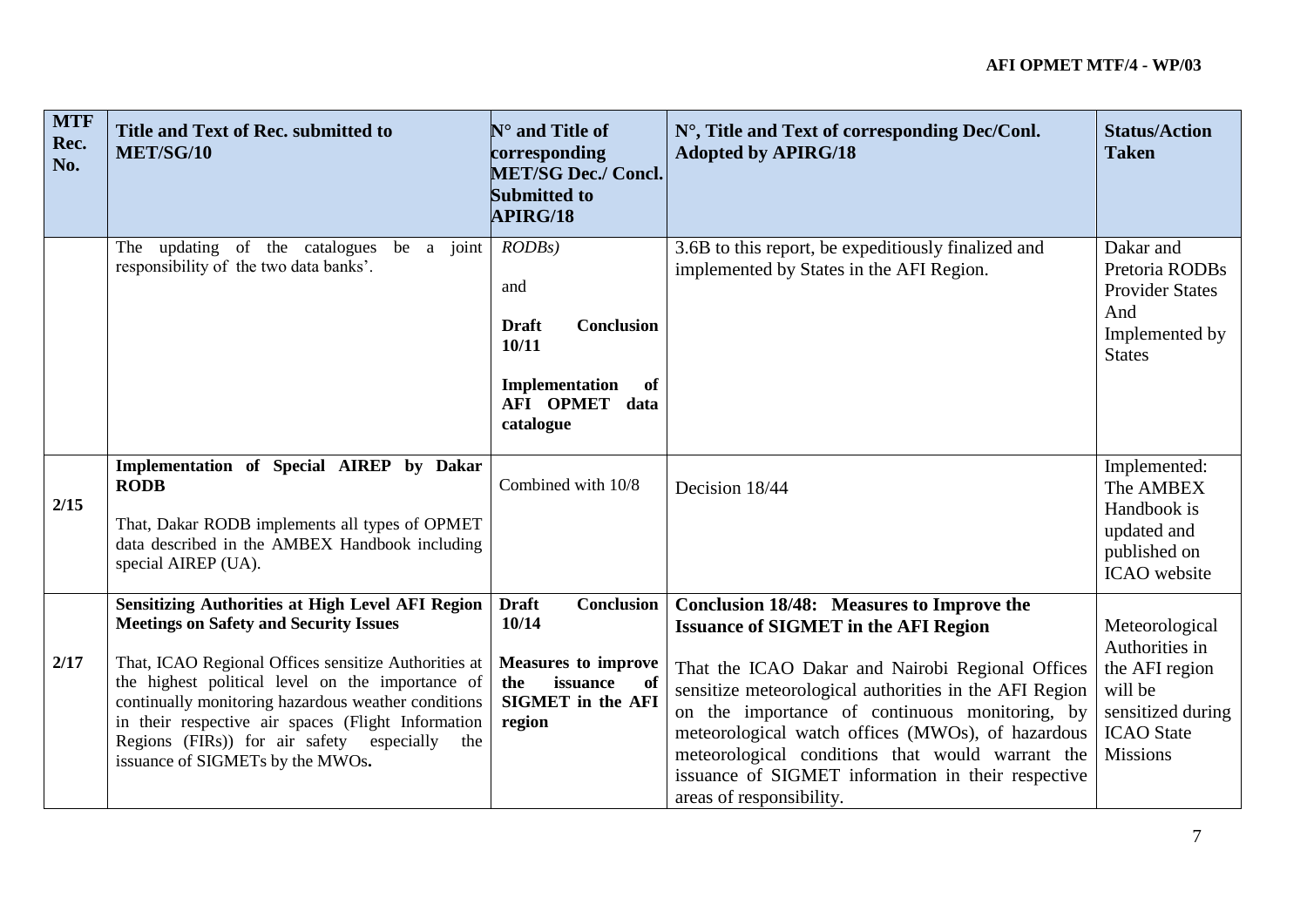| <b>MTF</b><br>Rec.<br>No. | Title and Text of Rec. submitted to<br>MET/SG/10                                                                                                                                                                                                                                                                                                                                                                                                                                     | $N^{\circ}$ and Title of<br>corresponding<br><b>MET/SG Dec./ Concl.</b><br><b>Submitted to</b><br>APIRG/18                                                                           | N°, Title and Text of corresponding Dec/Conl.<br><b>Adopted by APIRG/18</b>                                                                                                                                                                                                                                                                                                                                                                                                                                       | <b>Status/Action</b><br><b>Taken</b>                                                                                                |
|---------------------------|--------------------------------------------------------------------------------------------------------------------------------------------------------------------------------------------------------------------------------------------------------------------------------------------------------------------------------------------------------------------------------------------------------------------------------------------------------------------------------------|--------------------------------------------------------------------------------------------------------------------------------------------------------------------------------------|-------------------------------------------------------------------------------------------------------------------------------------------------------------------------------------------------------------------------------------------------------------------------------------------------------------------------------------------------------------------------------------------------------------------------------------------------------------------------------------------------------------------|-------------------------------------------------------------------------------------------------------------------------------------|
| 3/2                       | Provision of WS SIGMET advisory information<br>by Pretoria RODB during AFI SIGMET tests<br>That, the facilities made available by Pretoria RODB<br>Provider State for the on-going SIGMET advisory<br>trials, could be utilized during AFI SIGMET tests to<br>assist the AFI region with the provision of SIGMET<br>advisory information for any other weather<br>phenomenon other than tropical cyclone and volcanic<br>ash.<br>Note: France who also provided such facility during | <b>Draft</b><br>Conclusion<br>$10/12-$<br><b>Provision</b><br>- of<br><b>SIGMET</b><br>advisory<br>information<br>by<br>Pretoria RODB<br>during<br><b>AFI</b><br><b>SIGMET</b> tests | No Decision or Conclusion formulated by APIRG/18<br>but para. 3.6.22 indicated that "the Geocentric<br>Information Briefing (GIB) will be made available by<br>Pretoria RODB Provider State during the SIGMET advisory<br>trial and it will be used to assist ICAO WACAF and ESAF<br>Regional Offices during WS SIGMET tests for the AFI<br>region. The Group was informed that France having also<br>provided such facility during the SIGMET advisory trials<br>may propose such assistance for test purposes." | Implemented:<br>the GIB was<br>already provided<br>by Pretoria<br><b>RODB</b> Provider<br>State during 2011<br><b>SIGMET Tests.</b> |
|                           | SIGMET advisory trial may also propose such assistance<br>for test purposes.                                                                                                                                                                                                                                                                                                                                                                                                         |                                                                                                                                                                                      |                                                                                                                                                                                                                                                                                                                                                                                                                                                                                                                   |                                                                                                                                     |
| 3/3:                      | <b>Amendment to the AFI Regional SIGMET Guide</b><br>That, the amendment to the SIGMET Guide given in<br>Appendix $D$ to this report, be endorsed as the AFI<br>Regional SIGMET Guide Ninth Edition, Amendment<br>$\overline{2}$ .                                                                                                                                                                                                                                                   | <b>Draft Decision 10/13:</b><br><b>Amendment</b><br>to<br>the AFI Regional<br><b>SIGMET Guide</b>                                                                                    | Decision 18/47: Amendment To The AFI Regional<br><b>SIGMET Guide</b><br>That the amendment to the SIGMET Guide given in<br>Appendix 3.6C to this report, is approved as the AFI<br>Regional SIGMET Guide Ninth Edition, Amendment<br>2.                                                                                                                                                                                                                                                                           | Implemented:<br>The AFI<br>Regional<br><b>SIGMET Guide</b><br>is updated and<br>published on<br>ICAO website                        |
| 3/4:                      | Implementation of a AFTN Circuit between<br><b>Dakar and Pretoria RODB</b><br>That, Dakar and Pretoria RODBs investigate the best<br>possible way to implement a backup circuit between<br>the two RODBs for the implementation of the                                                                                                                                                                                                                                               | Conclusion<br><b>Draft</b><br>10/7:<br><b>Implementation of</b><br>an AFTN circuit<br>between Dakar and                                                                              | <b>Conclusion 18/43: Implementation of an AFTN Circuit</b><br>between Dakar and Pretoria RODBs to Support Back-<br><b>Up Contingency Capabilities</b><br>That Dakar and Pretoria RODBs Provider States,<br>a) investigate the best possible way to implement a backup                                                                                                                                                                                                                                             | A State Letter<br>forwarded to<br>Dakar and<br>Pretoria RODBs<br><b>Provider States</b>                                             |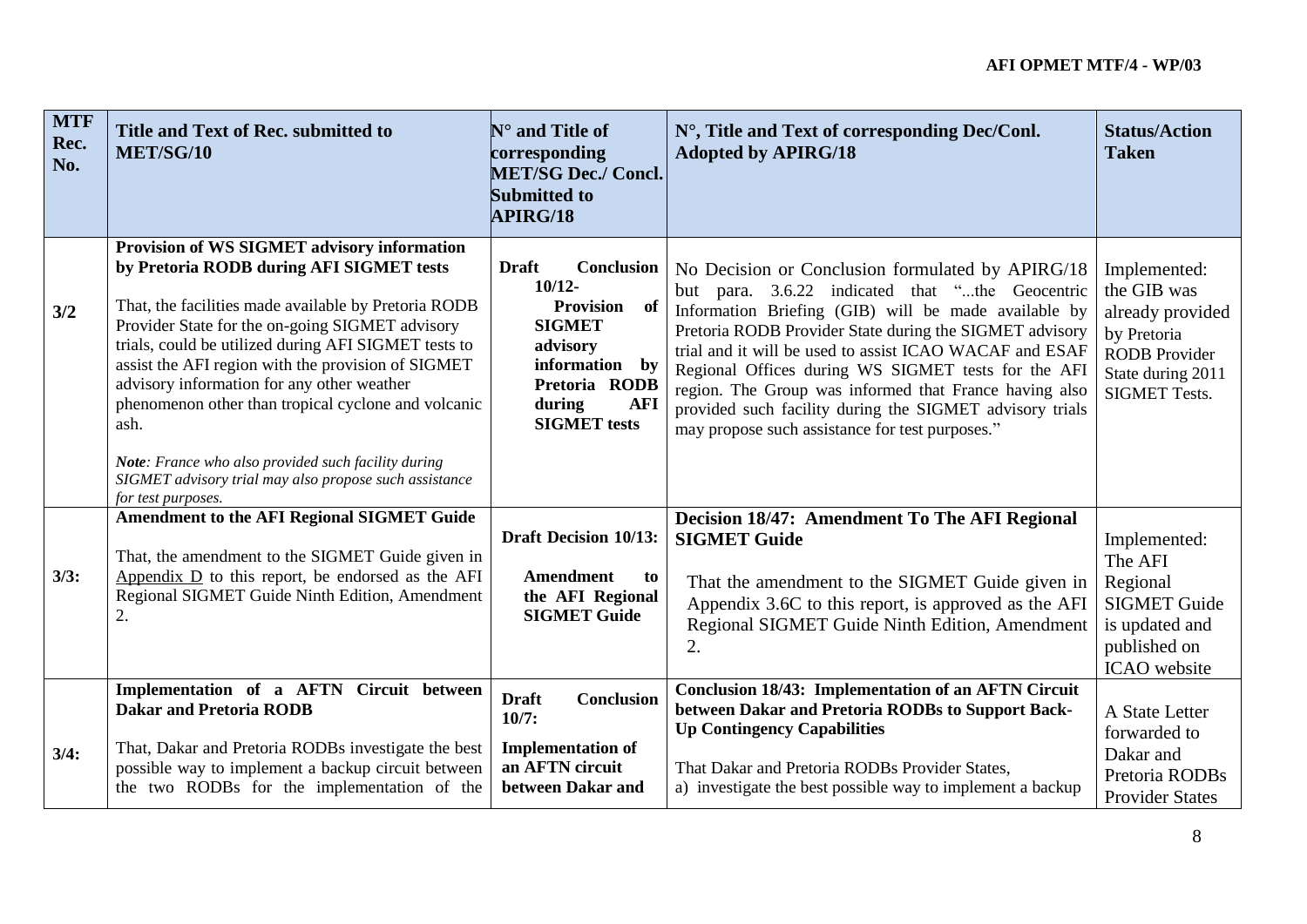| <b>MTF</b><br>Rec.<br>No. | Title and Text of Rec. submitted to<br>MET/SG/10                                                                                                                                                                                               | $\mathbf{N}^\circ$ and Title of<br>corresponding<br><b>MET/SG Dec./ Concl.</b><br><b>Submitted to</b><br><b>APIRG/18</b> | N°, Title and Text of corresponding Dec/Conl.<br><b>Adopted by APIRG/18</b>                                                                                                                                                                                                                                                                                                                                                                                                                                                                               | <b>Status/Action</b><br><b>Taken</b>                                                                             |
|---------------------------|------------------------------------------------------------------------------------------------------------------------------------------------------------------------------------------------------------------------------------------------|--------------------------------------------------------------------------------------------------------------------------|-----------------------------------------------------------------------------------------------------------------------------------------------------------------------------------------------------------------------------------------------------------------------------------------------------------------------------------------------------------------------------------------------------------------------------------------------------------------------------------------------------------------------------------------------------------|------------------------------------------------------------------------------------------------------------------|
|                           | backup procedures between the RODBs, on time for<br>the MTF/4 meeting.                                                                                                                                                                         | <b>Pretoria RODBs to</b><br>support back-up<br>contingency<br>capabilities                                               | circuit between the two RODBs for the implementation<br>of the backup procedures between the RODBs, in time<br>for the MTF/4 meeting September 2012 and<br>b) implement reliable telecommunications facilities to<br>support back-up procedures for the AFI RODBs.                                                                                                                                                                                                                                                                                        | for<br>implementation                                                                                            |
| 3/7                       | <b>Amendment</b><br><b>Proposals</b><br><b>AMBEX</b><br>the<br>to<br><b>HANDBOOK</b><br>That, the amendment to the AMBEX Handbook<br>given in Appendix $F$ to this report, be endorsed as<br>the AMBEX Handbook Seven Edition, Amendment<br>2. | <b>Draft Decision 10/8:</b><br><b>Amendment to the</b><br><b>AMBEX Handbook</b>                                          | See Decision 18/44 above                                                                                                                                                                                                                                                                                                                                                                                                                                                                                                                                  | Implemented:<br>The AMBEX<br>Handbook is<br>updated and<br>published on<br><b>ICAO</b> website                   |
| 3/10:                     | <b>EUR SIGMET monitoring</b><br>That, the two AFI RODBs be invited to monitor the<br>reception of SIGMET during the regular EUR<br>SIGMET test and report.                                                                                     | <b>Draft Conclusion</b><br>10/9:<br><b>SIGMET</b> monitoring<br>and OPMET routing                                        | <b>Conclusion 18/45: SIGMET Monitoring and</b><br><b>OPMET Routing Tables</b><br>That:<br>a) the two AFI RODB Provider States be invited to<br>monitor the reception of SIGMET information<br>during the regular (twice yearly) EUR Region<br>SIGMET tests and report;<br>b) the two AFI IROGs and ROC Toulouse exchange<br>their routing tables and verify the coherency of<br>these tables; and<br>c) the AFI IROGs be invited to review their current<br>routing tables, the status of OPMET reception, and<br>update the routing tables as necessary. | A State Letter<br>forwarded to<br>Dakar and<br>Pretoria RODBs<br><b>Provider States</b><br>for<br>implementation |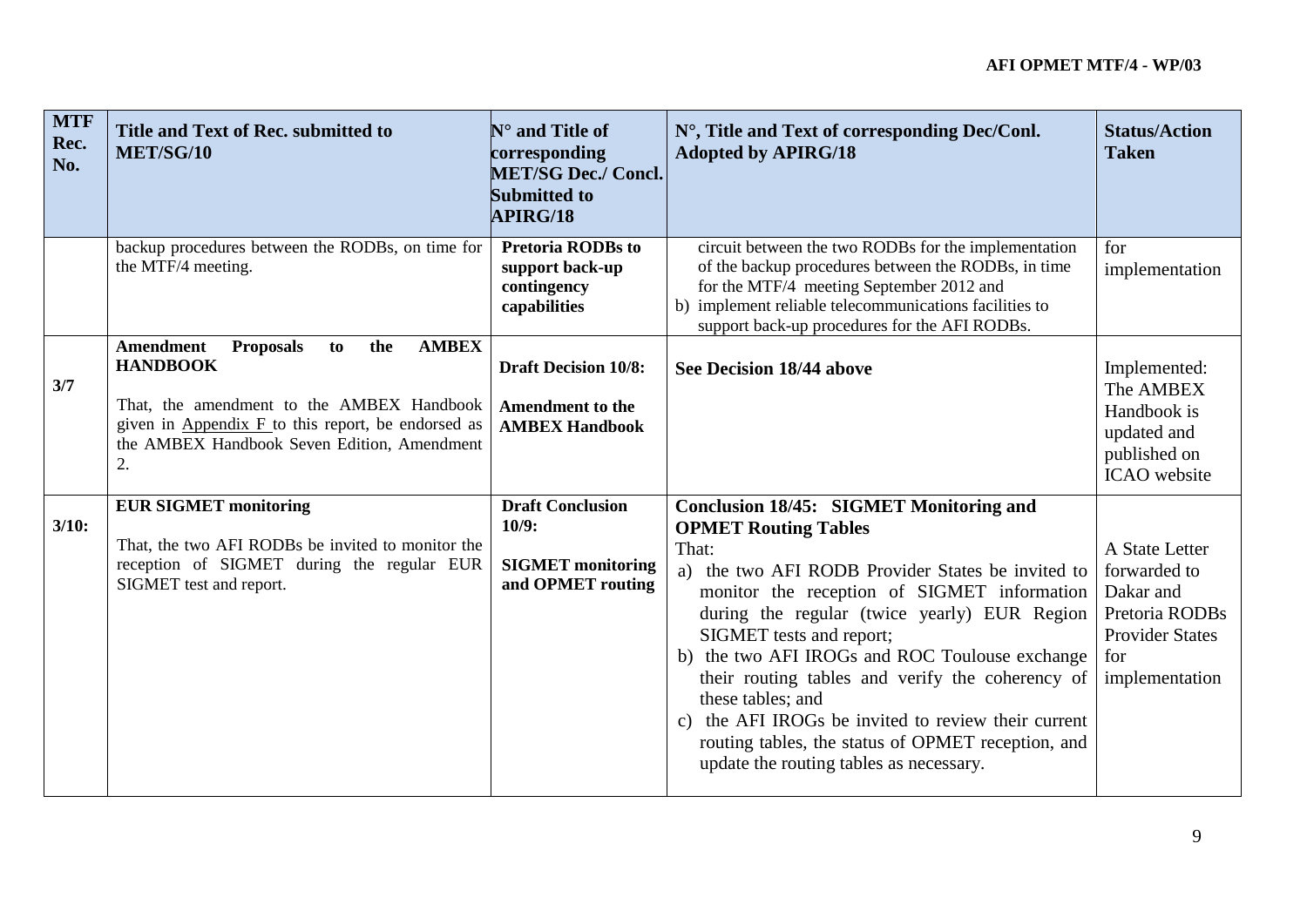| <b>MTF</b><br>Rec.<br>No. | Title and Text of Rec. submitted to<br>MET/SG/10                                                                                                                                                                                                                                                  | $N^{\circ}$ and Title of<br>corresponding<br><b>MET/SG Dec./ Concl.</b><br>Submitted to<br><b>APIRG/18</b>                                           | N°, Title and Text of corresponding Dec/Conl.<br><b>Adopted by APIRG/18</b>                                                                                                                                                         | <b>Status/Action</b><br><b>Taken</b>                                                                                                      |
|---------------------------|---------------------------------------------------------------------------------------------------------------------------------------------------------------------------------------------------------------------------------------------------------------------------------------------------|------------------------------------------------------------------------------------------------------------------------------------------------------|-------------------------------------------------------------------------------------------------------------------------------------------------------------------------------------------------------------------------------------|-------------------------------------------------------------------------------------------------------------------------------------------|
| 3/11:                     | <b>Exchanging Routing Tables between AFI IROG</b><br>and ROC Toulouse<br>That, the two AFI IROGs and ROC Toulouse<br>exchange their routing tables and verify their<br>coherency.                                                                                                                 | Combined with the<br><b>Draft Conclusion</b><br>$10/9$ above                                                                                         | Combined with the Draft Conclusion 18/45 above                                                                                                                                                                                      | A State Letter<br>forwarded to<br>Dakar and<br>Pretoria RODBs<br><b>Provider States</b><br>for<br>implementation                          |
| 3/12                      | Review of the OPMET routing by the AFI IROGs<br>That,<br>a) the AFI IROGs be invited to review their current<br>routing tables, the OPMET status of reception,<br>and if necessary, update the routing tables; and<br>b) ICAO invites AFI States to solve OPMET<br>production and routing issues. | Combined with the<br><b>Draft Conclusion</b><br>$10/9$ above                                                                                         | Combined with the Draft Conclusion 18/45 above                                                                                                                                                                                      | A State Letter<br>forwarded to<br>Dakar and<br>Pretoria RODBs<br><b>Provider States</b><br>for<br>implementation                          |
| 3/13                      | <b>AFI OPMET data catalogue</b><br>That, the proposed data catalogue given in the<br>Appendix $G$ to this report be finalized by the RODB<br>Managers and implemented by the RODB Provider<br>States as the requirements for the AFI OPMET data<br>catalogue.                                     | Decision 10/10:<br>Finalization of AFI<br><b>OPMET</b><br>data<br>catalogue<br>(by<br>the<br>$RODBs$ )<br>and<br>Conclusion<br><b>Draft</b><br>10/11 | <b>Conclusion 18/46: Implementation of AFI OPMET</b><br><b>Data Catalogue</b><br>That the OPMET data catalogue given in Appendix<br>3.6B to this report, be expeditiously finalized and<br>implemented by States in the AFI Region. | To be<br>expeditiously<br>finalized by<br>Dakar and<br>Pretoria RODBs<br><b>Provider States</b><br>And<br>Implemented by<br><b>States</b> |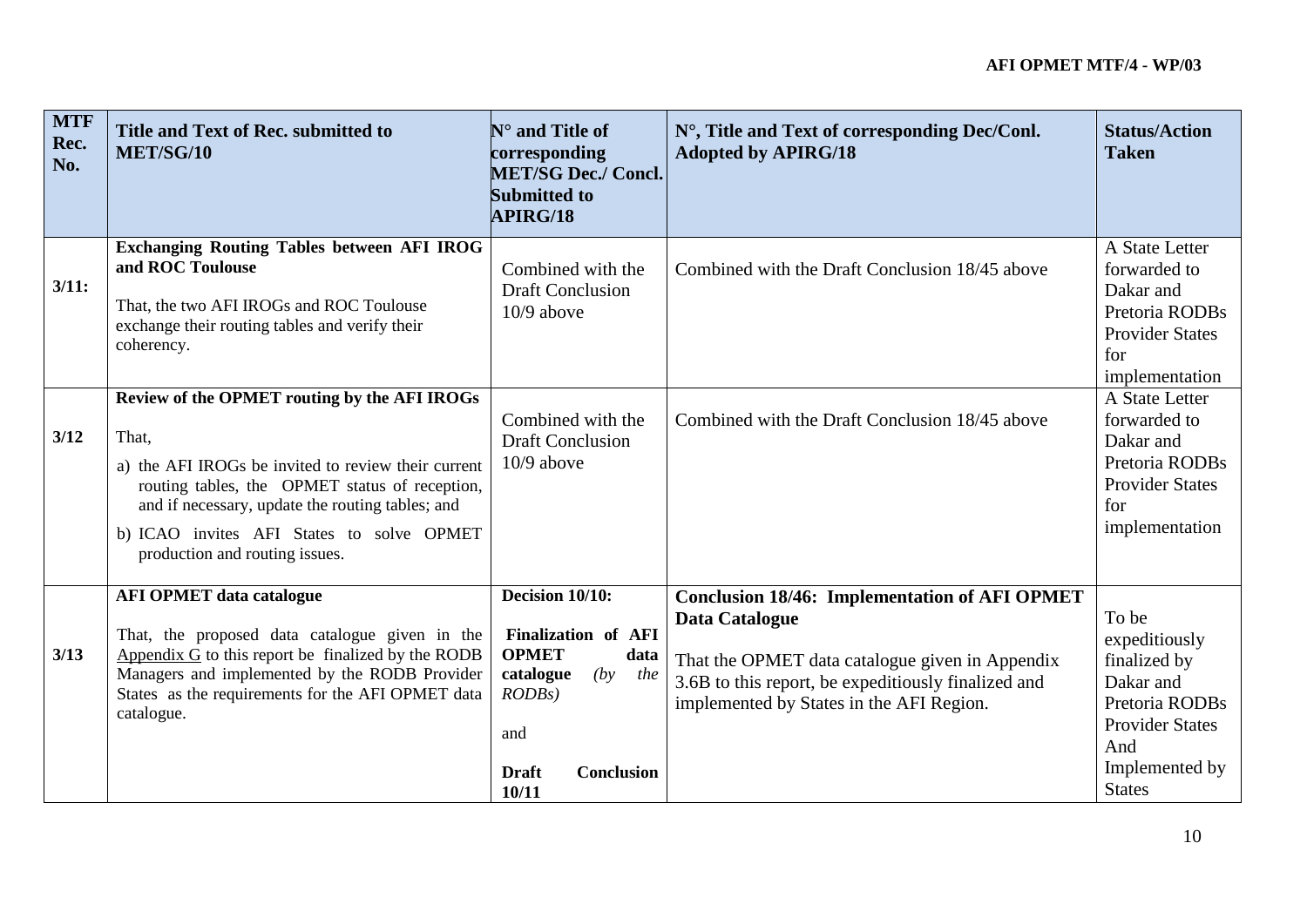| <b>MTF</b><br>Rec.<br>No. | Title and Text of Rec. submitted to<br>MET/SG/10                                                                                                                                                                                                                                                                                                                                                                                                                     | $\mathbf{N}^\circ$ and Title of<br>corresponding<br><b>MET/SG Dec./ Concl.</b><br>Submitted to<br><b>APIRG/18</b>                                             | N°, Title and Text of corresponding Dec/Conl.<br><b>Adopted by APIRG/18</b>                                                                                                                                                                                                                                                                                                                                                                                                                                                     | <b>Status/Action</b><br><b>Taken</b>             |
|---------------------------|----------------------------------------------------------------------------------------------------------------------------------------------------------------------------------------------------------------------------------------------------------------------------------------------------------------------------------------------------------------------------------------------------------------------------------------------------------------------|---------------------------------------------------------------------------------------------------------------------------------------------------------------|---------------------------------------------------------------------------------------------------------------------------------------------------------------------------------------------------------------------------------------------------------------------------------------------------------------------------------------------------------------------------------------------------------------------------------------------------------------------------------------------------------------------------------|--------------------------------------------------|
|                           |                                                                                                                                                                                                                                                                                                                                                                                                                                                                      | Implementation<br>of<br>AFI OPMET data<br>catalogue                                                                                                           |                                                                                                                                                                                                                                                                                                                                                                                                                                                                                                                                 |                                                  |
| 3/14                      | <b>Adaptation of the DMG Time Validation Criteria</b><br>That the time validation criteria developed by the<br>DMG for the EUR be adapted to align it with the Air<br>Navigation Plan (ANP) for the AFI Region and<br>included in the AFI AMBEX Handbook for<br>implemented by both Dakar and Pretoria.                                                                                                                                                              | Decision 10/5:<br>Adaptation of the<br><b>EUR OPMET DMG</b><br><b>Time</b><br><b>Validation</b><br>for<br>Criteria<br>application in the<br><b>AFI Region</b> | No action by APIRG                                                                                                                                                                                                                                                                                                                                                                                                                                                                                                              |                                                  |
| 3/15                      | <b>Revision of OPMET Data Requirements</b><br>That:<br>information related to the requirements of<br>a)<br>OPMET data from non-AOP aerodromes as<br>given in Appendix H, be submitted by ICAO<br>Regional Offices to the concerned States for<br>approval, before amending the AFI FASID<br>MET Table 2A and Annex 1 to the SADIS User<br>Guide (SUG);<br>the aerodromes as listed in Appendix I to this<br>b)<br>report, be deleted from AFI FASID MET Table<br>2A. | <b>Draft</b><br>Conclusion<br>10/15:<br><b>Revision of OPMET</b><br><b>Data Requirements</b>                                                                  | Conclusion 18/49: Revision of OPMET Data<br>Requirements<br>That:<br>a) information related to the requirements of OPMET<br>data from non-AOP aerodromes as given at<br>Appendix 3.6D to this report, be submitted by<br>ICAO Dakar and Nairobi Regional Offices to the<br>concerned States for approval, before amending the<br>AFI FASID MET Table 2A and Annex 1 to the<br>SADIS User Guide (SUG); and<br>b) the non-AOP aerodromes as listed in Appendix<br>3.6E to this report, be deleted from AFI FASID<br>MET Table 2A. | <b>FASID Table</b><br>MET 2A process<br>on going |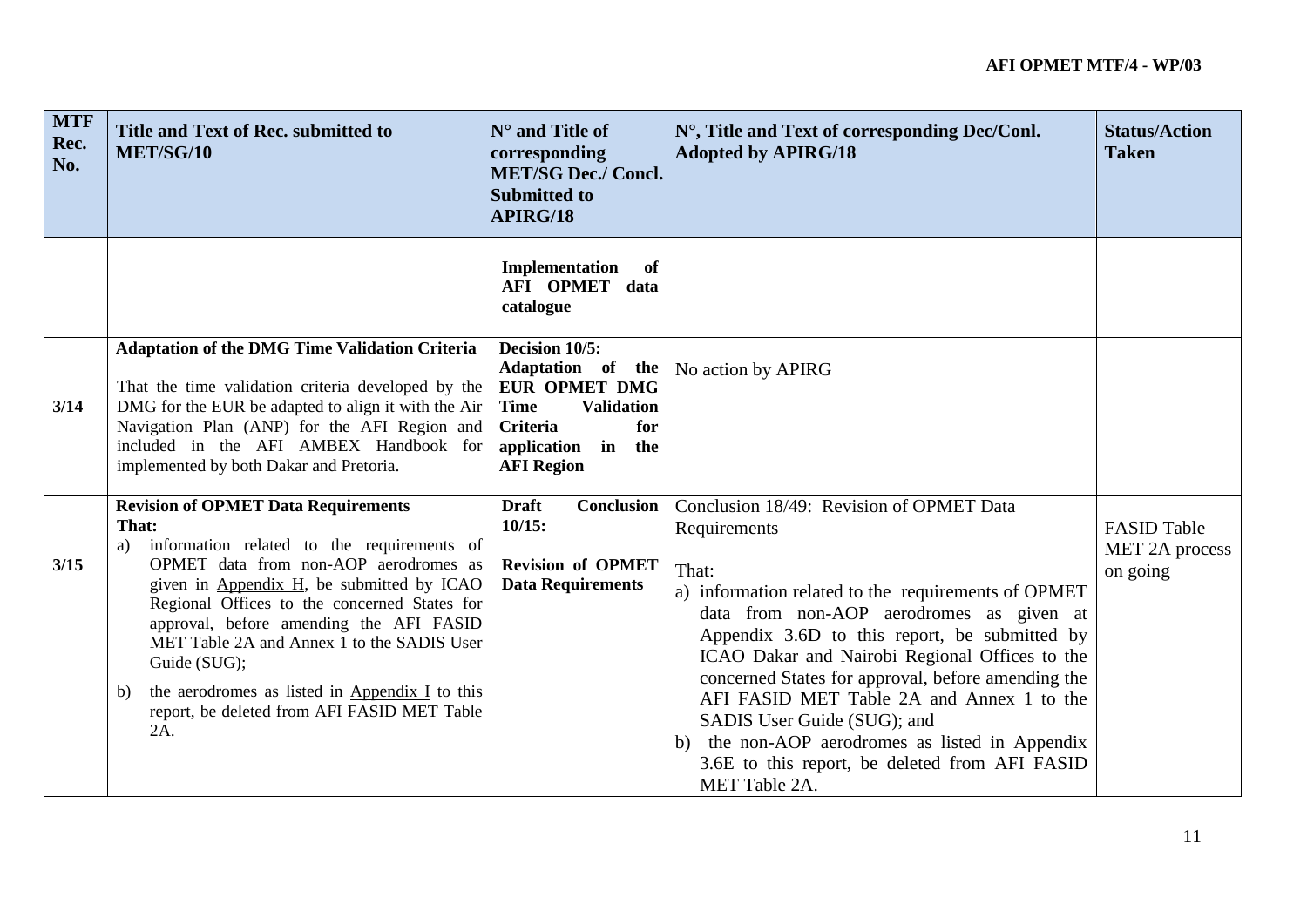| <b>MTF</b><br>Rec.<br>No. | Title and Text of Rec. submitted to<br>MET/SG/10                                                                                                                                                                                                                                                                                                                | $\mathbb{N}^{\circ}$ and Title of<br>corresponding<br><b>MET/SG Dec./ Concl.</b><br>Submitted to<br>APIRG/18 | $N^{\circ}$ , Title and Text of corresponding Dec/Conl.<br><b>Adopted by APIRG/18</b> | <b>Status/Action</b><br><b>Taken</b> |
|---------------------------|-----------------------------------------------------------------------------------------------------------------------------------------------------------------------------------------------------------------------------------------------------------------------------------------------------------------------------------------------------------------|--------------------------------------------------------------------------------------------------------------|---------------------------------------------------------------------------------------|--------------------------------------|
| $3/16$ :                  | <b>Preparation of AFI XML Transition Plan</b><br>That, the preparation of the AFI XML Transition<br>Plan be postponed until the decision on the <b>Preparation of AFI</b><br>implementation of the use of XML for OPMET and   XML Transition Plan<br>the necessary XML code tables has been completed<br>by the MET/AIM Divisional Meeting planned for<br>2014. | Decision 10/17:                                                                                              | No action by APIRG                                                                    |                                      |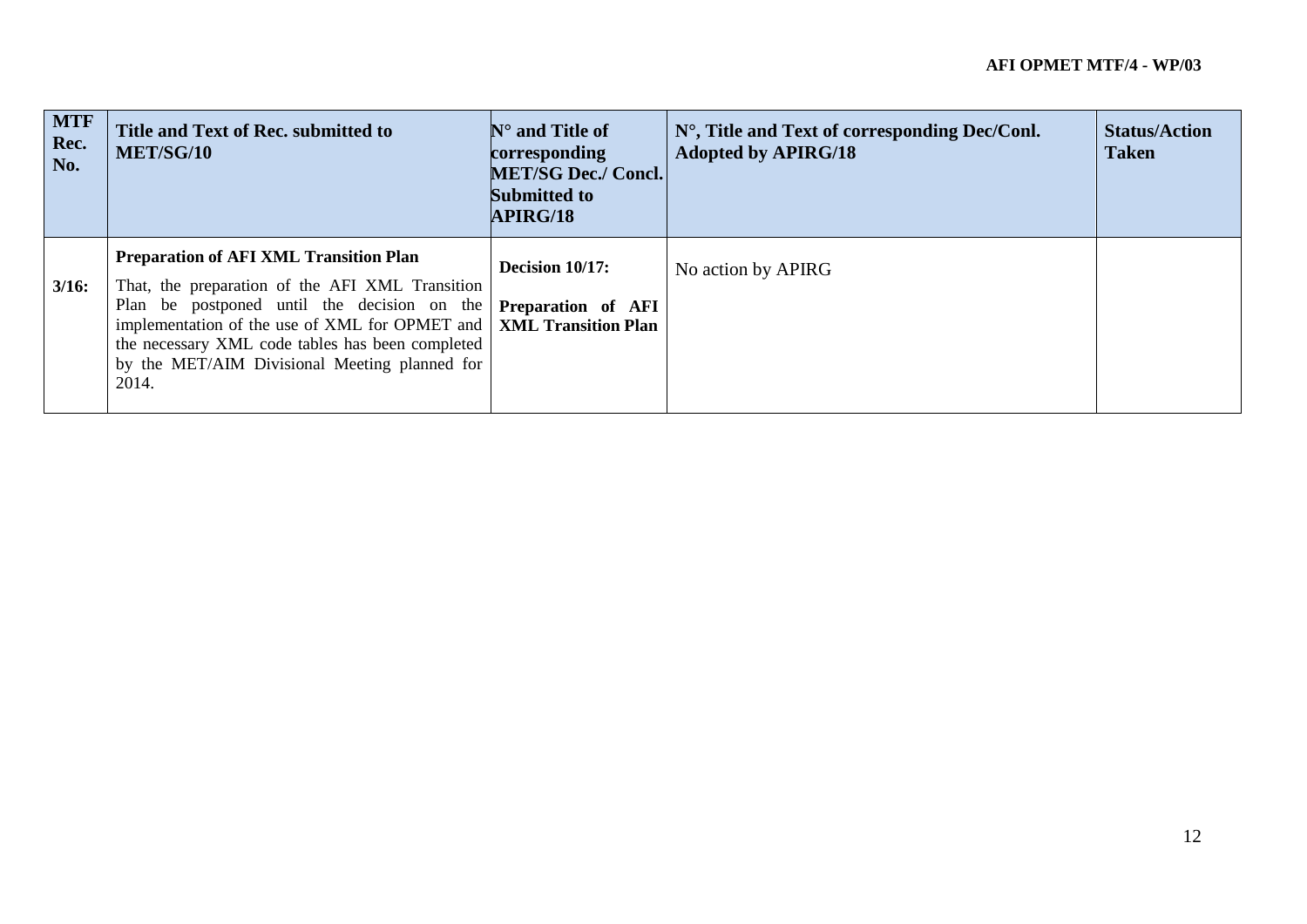### **Appendix B**

## **REVIEW STATUS OF IMPLEMENTATION OF OTHER OUTSTABDING OPMET RELATED CONCLUSIONS & DECISIONS FROM OTHER APIRG PREVIOUS MEETINGS**

| Cons/<br>Decs No.<br><b>Strategic</b><br>Objectives* | <b>Title of</b><br><b>Cons/Decs</b>                                                                        | <b>Text of Cons/Decs</b>                                                                                                                                                                                                                                                                                                                                                                                                                                                                                                                                                                                                     | <b>Deliverables/Intended</b><br><b>Outcome</b>                                                                                           | <b>Status of implementation</b><br>and Similar subject with<br><b>Previous Dec/Concl.</b>                                                                                                          |
|------------------------------------------------------|------------------------------------------------------------------------------------------------------------|------------------------------------------------------------------------------------------------------------------------------------------------------------------------------------------------------------------------------------------------------------------------------------------------------------------------------------------------------------------------------------------------------------------------------------------------------------------------------------------------------------------------------------------------------------------------------------------------------------------------------|------------------------------------------------------------------------------------------------------------------------------------------|----------------------------------------------------------------------------------------------------------------------------------------------------------------------------------------------------|
| 6) APIRG<br>Con. 13/68                               | <b>Better</b><br>communications<br>for volcano<br>observatories                                            | That states concerned make efforts to establish reliable<br>communications links between their volcano observatories<br>and meteorological watch offices (MWOS) and area control<br>centres (ACCS).                                                                                                                                                                                                                                                                                                                                                                                                                          | Improved communications links<br>between volcano observatories<br>and meteorological watch<br>offices (MWOs) and area<br>control centres | <b>Continuous: State letters</b><br>forwarded to States with<br>active volcanoes<br>None                                                                                                           |
| 28)<br>APIRG/17<br>Concl. 17/75                      | <b>OPMET</b><br>exchange<br>requirements and<br>inter-regional<br><b>OPMET</b> gateway<br>(IROG) functions | That:<br>The OPMET data type, OPMET bulletins and types of<br>a)<br>OPMET exchange at Appendix 3.5C, be implemented<br>by Dakar and Pretoria Regional OPMET data banks<br>(RODBs), AMBEX bulletin compiling centres (BCCs)<br>and National OPMET Centres (NOCs) as the OPMET<br>requirements in the AFI Region; and<br>The IROG functions and the requirements for the<br>b)<br>exchange of OPMET between the AFI Region and<br>adjacent Regions in Appendices 3.5D and 3.5E to this.<br>report be implemented by Dakar and Pretoria RODBs<br>as the requirements for the interregional OPMET<br>exchange in the AFI Region. | <b>Related AMBEX procedures</b><br>implemented;<br>Improved availability of<br><b>OPMET</b> at AFI aerodromes                            | OPMET data type, OPMET<br>bulletins and types of OPMET<br>exchange implemented by<br>Dakar and Pretoria RODBs,<br>The above requirements are<br>being implemented by AFI<br>BCCs and NOCs.<br>None |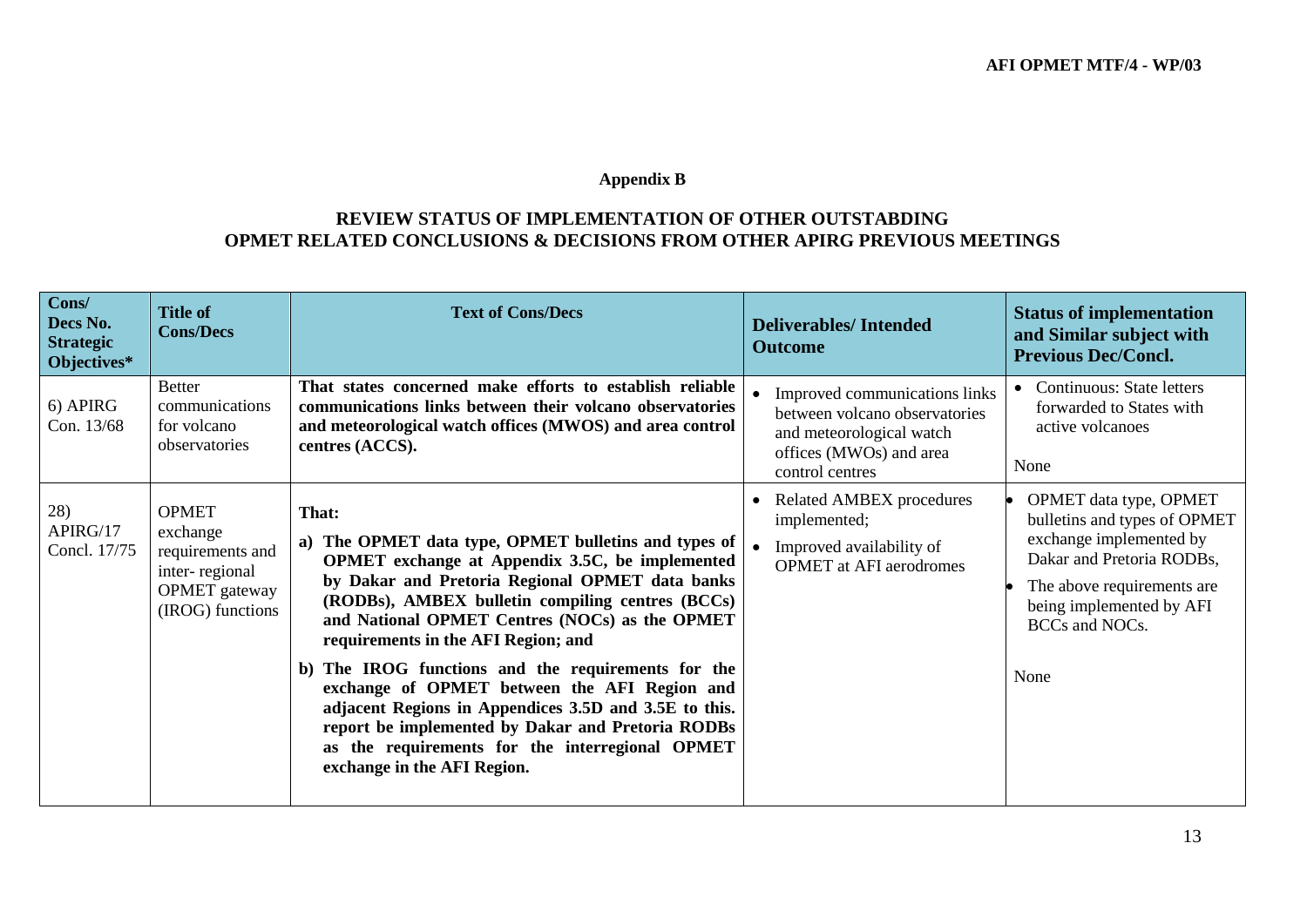| Cons/<br>Decs No.<br><b>Strategic</b><br>Objectives* | <b>Title of</b><br><b>Cons/Decs</b>                                                                          | <b>Text of Cons/Decs</b>                                                                                                                                                                                                                                  | <b>Deliverables/Intended</b><br><b>Outcome</b>                                                                                                                                                                                                                         | <b>Status of implementation</b><br>and Similar subject with<br><b>Previous Dec/Concl.</b>                                                                               |
|------------------------------------------------------|--------------------------------------------------------------------------------------------------------------|-----------------------------------------------------------------------------------------------------------------------------------------------------------------------------------------------------------------------------------------------------------|------------------------------------------------------------------------------------------------------------------------------------------------------------------------------------------------------------------------------------------------------------------------|-------------------------------------------------------------------------------------------------------------------------------------------------------------------------|
| 29)<br>APIRG/17<br>Concl. 17/76                      | Revision of<br><b>OPMET</b> data<br>requirements                                                             | That, information related to the requirements of OPMET<br>data from AOP Aerodromes as given in Appendix 3.5F to<br>this report be included in the AFI FASID MET Table 1A<br>after the normal amendment of the FASID Table.                                | • Updated AFI FASID MET<br>Table 1A<br>• New OPMET requirements<br>included in AFI FASID                                                                                                                                                                               | Action completed<br>None                                                                                                                                                |
| 30)<br>APIRG/17<br>Concl. 17/77                      | <b>OPMET</b><br>exchange<br>monitoring and<br>management<br>procedures at<br><b>BCCS</b> and<br><b>RODBs</b> | That, the OPMET management and monitoring procedures<br>given in appendices 3.5I and 3.5J to this report be<br>implemented by the RODBS and the BCCS as the<br>requirements for OPMET exchange monitoring and<br>management procedures in the AFI region. | <b>Related AMBEX procedures</b><br>$\bullet$<br>implemented;<br>OPMET exchange monitoring<br>$\bullet$<br>and management procedures<br>Implemented at BCCs and<br><b>RODBs</b><br>Improved availability of<br>$\bullet$<br><b>OPMET</b> at AFI aerodromes              | • Implementation of required<br>procedures on going<br>• Assessment of the<br>procedures implementation<br>to be completed by the next<br>MTF/4 meeting<br>Concl. 17/75 |
| 31)<br>APIRG/17<br>Concl. 17/78                      | Interface control<br>document (ICD)<br>for AFI OPMET<br>database access<br>procedures                        | That:<br>a) The procedures given in Appendix 3.5I to this report be<br>implemented as the Regional Interface Control<br>Document (ICD) access procedures for AFI OPMET<br>database; and<br>b) The ICD be published by the ICAO Regional Office(s).        | The AFI Interface control<br>$\bullet$<br>document (ICD) for AFI<br><b>OPMET</b> database access<br>procedures, implemented<br><b>Related AMBEX procedures</b><br>$\bullet$<br>implemented;<br>Improved availability of<br>$\bullet$<br><b>OPMET</b> at AFI aerodromes | • Implementation of required<br>procedures on going<br>Assessment of the<br>procedures implementation<br>to be completed by the next<br>MTF/4 meeting<br>None           |
| 32)<br>APIRG/17<br>Dec. 17/79                        | Future work<br>programme and<br>composition of<br>the task force                                             | That, the work programme and the composition of the AFI<br><b>OPMET Management Task Force (MTF) be updated as</b><br>shown in Appendix 3.5L to this report.                                                                                               | the work programme and the<br>composition of the AFI OPMET<br>Management Task Force updated                                                                                                                                                                            | Completed<br>None                                                                                                                                                       |
| 33)<br>APIRG/17<br>Dec. 17/80                        | Frequency of<br>meetings of the<br><b>AFI OPMET</b>                                                          | That, the Task Force meets once a year to plan and assess<br>progress on its work programme. The yearly meetings will<br>be held alternatively between RODBs Dakar and Pretoria.                                                                          | the frequency of meetings of the<br><b>AFI OPMET MTF established</b>                                                                                                                                                                                                   | Completed<br>None                                                                                                                                                       |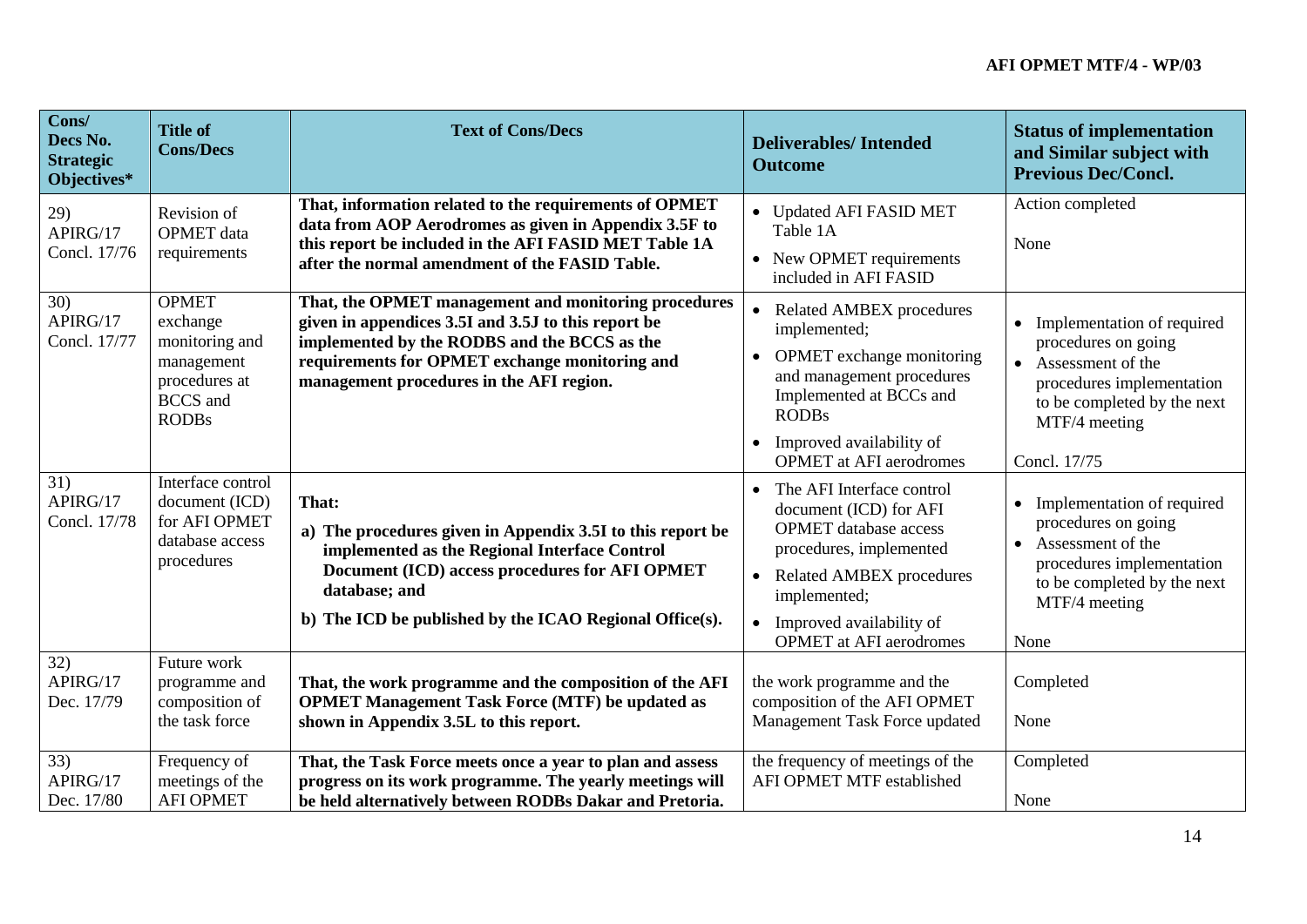| Cons/<br>Decs No.<br><b>Strategic</b><br>Objectives* | <b>Title of</b><br><b>Cons/Decs</b>                                             | <b>Text of Cons/Decs</b>                                                                                                                                                                                                                                                                                                                                                                                                                                                                                                                                                                                                                                                                                                                                                                                                                                                       | <b>Deliverables/Intended</b><br><b>Outcome</b>                                                                                     | <b>Status of implementation</b><br>and Similar subject with<br><b>Previous Dec/Concl.</b>                                                                                                                                                                                                                                                                                                                                                                                                                                                               |
|------------------------------------------------------|---------------------------------------------------------------------------------|--------------------------------------------------------------------------------------------------------------------------------------------------------------------------------------------------------------------------------------------------------------------------------------------------------------------------------------------------------------------------------------------------------------------------------------------------------------------------------------------------------------------------------------------------------------------------------------------------------------------------------------------------------------------------------------------------------------------------------------------------------------------------------------------------------------------------------------------------------------------------------|------------------------------------------------------------------------------------------------------------------------------------|---------------------------------------------------------------------------------------------------------------------------------------------------------------------------------------------------------------------------------------------------------------------------------------------------------------------------------------------------------------------------------------------------------------------------------------------------------------------------------------------------------------------------------------------------------|
|                                                      | <b>MTF</b>                                                                      |                                                                                                                                                                                                                                                                                                                                                                                                                                                                                                                                                                                                                                                                                                                                                                                                                                                                                |                                                                                                                                    |                                                                                                                                                                                                                                                                                                                                                                                                                                                                                                                                                         |
| 34)<br>APIRG/17<br>Concl. 17/81                      | Improving the<br>dissemination of<br><b>SIGMET</b>                              | That:<br>a) Dakar ROBD provider State and ASECNA take the<br>required measures to file automatically the SIGMET<br>test results using the appropriate procedures in the<br><b>SIGMET</b> guide; and<br>b) Upon receipt of a VAA Message, the MWOs in the AFI<br>Region act promptly to issue a corresponding SIGMET<br>within ten (10) minutes.                                                                                                                                                                                                                                                                                                                                                                                                                                                                                                                                | • Improved dissemination of<br><b>SIGMETs</b><br>• Improved availability of<br>SIGMET at aerodromes and for<br>en-route users      | • Dakar RODB updated with<br>regard to automatic filing<br>The yearly AFI SIGMET<br>$\bullet$<br>tests results indicates that<br>most MWOs issue SIGMETs<br>within ten $(10)$ minutes<br>None                                                                                                                                                                                                                                                                                                                                                           |
| 35)<br>APIRG/17<br>Concl. 17/82                      | Measures to<br>improve the<br>issuance and<br>dissemination of<br><b>SIGMET</b> | That:<br>a) The ICAO Regional Offices of Dakar and Nairobi<br>evaluate the provision of SIGMET information in all<br>AFI MWOs through the RODB and State missions;<br>b) ICAO Regional Offices encourage States to establish<br>arrangements between adjacent MWOs for the<br>provision of SIGMET information in MWOs where<br>telecommunications or organizational issues are still<br>inadequate;<br>c) WMO in coordination with ICAO, be invited to provide<br>additional training in the issuance of VA and TC<br>SIGMETs to some MWOs not able to issue the required<br><b>SIGMETs;</b><br>d) The ICAO Regional Offices of Dakar and Nairobi<br>update the AFI SIGMET guide for additional details of<br>VA and TC test procedures; and<br>e) The MWOs provider States endeavor to address the<br>identified deficiencies in the issuance and dissemination<br>of SIGMET. | • Issuance and dissemination of<br>SIGMET improved<br>• Improved availability of<br>SIGMET at aerodromes and for<br>en-route users | <b>Evaluation of SIGMET</b><br>a)<br>provision through AFI<br><b>SIGMET Tests</b><br>Two MWOs (Robertsfield<br>$\mathbf{b}$<br>and Kinshasa are yet to fully<br>comply with the<br>requirements of the<br>SIGMET preparation and<br>dissemination<br><b>Additional SIGMET training</b><br>$\mathbf{c}$ )<br>scheduled for 2012<br><b>AFI SIGMET Guide</b><br>kJ)<br>updated and placed at AFI<br>website<br>State letter sent to concerned<br>e)<br><b>MWO Provider States to</b><br>endeavor to address the<br>identified deficiencies<br>Concl. 17/81 |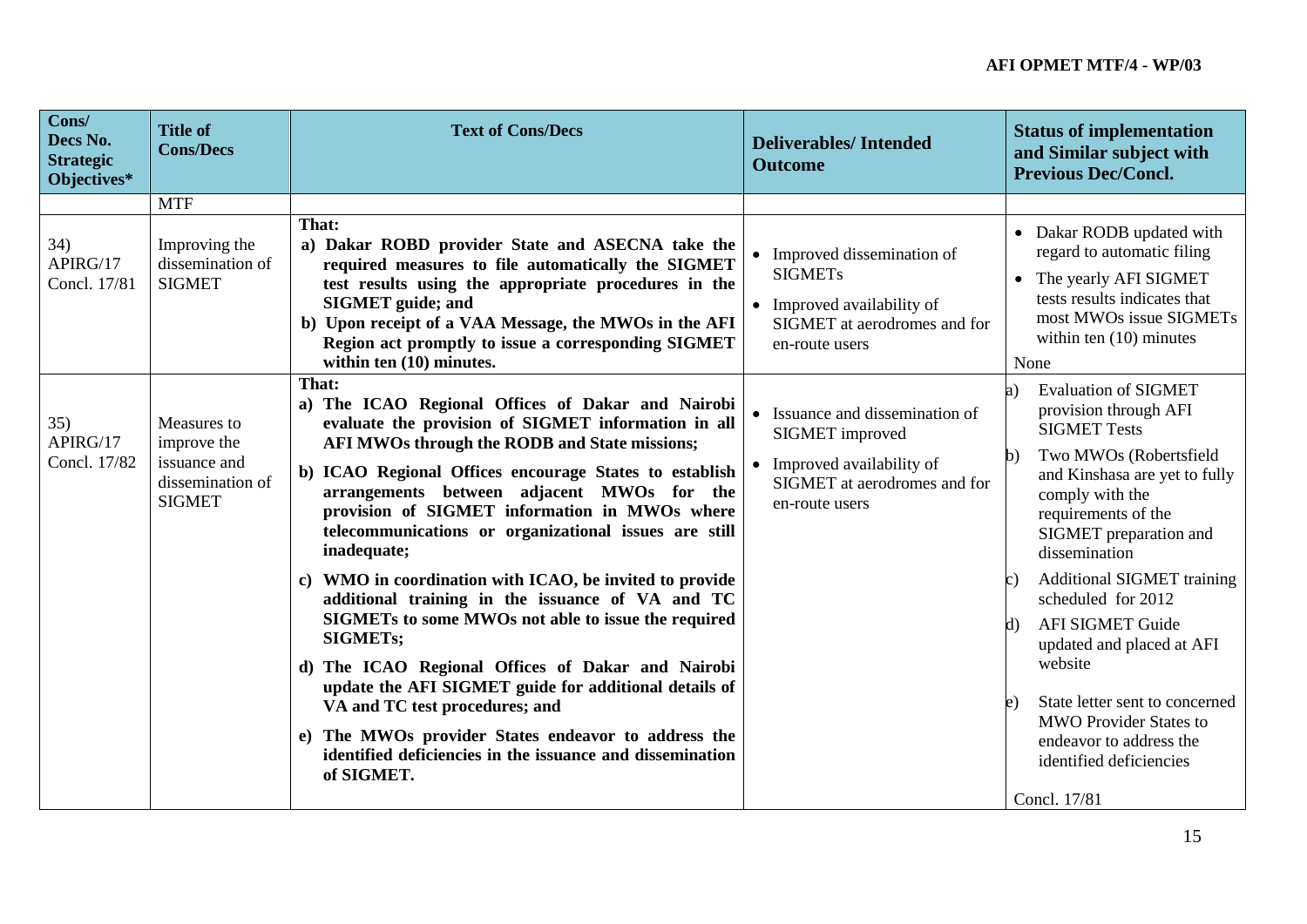| Cons/<br>Decs No.<br><b>Strategic</b><br>Objectives* | <b>Title of</b><br><b>Cons/Decs</b>                                                                                              | <b>Text of Cons/Decs</b>                                                                                                                                                                                                                                                                                                                                                                                                                                                                                                                              | <b>Deliverables/Intended</b><br><b>Outcome</b>                                                                                                                       | <b>Status of implementation</b><br>and Similar subject with<br><b>Previous Dec/Concl.</b> |
|------------------------------------------------------|----------------------------------------------------------------------------------------------------------------------------------|-------------------------------------------------------------------------------------------------------------------------------------------------------------------------------------------------------------------------------------------------------------------------------------------------------------------------------------------------------------------------------------------------------------------------------------------------------------------------------------------------------------------------------------------------------|----------------------------------------------------------------------------------------------------------------------------------------------------------------------|-------------------------------------------------------------------------------------------|
| 36)<br>APIRG/17<br>Concl. 17/83                      | Improving<br>availability of<br>non-regular<br><b>OPMET</b><br>information                                                       | That, AFI States be invited to organize coordination<br>meetings between ATM, MET and Pilots on regular basis,<br>to improve the availability of non-regular OPMET<br>information in the AFI Region.                                                                                                                                                                                                                                                                                                                                                  | Improved availability of non-<br>regular OPMET information<br>Improved coordination between<br>$\bullet$<br>ATM, MET and Pilots                                      | States have been encouraged to<br>organize such meetings as<br>necessary<br>None          |
| Conclusion<br>18/41<br>$\mathbf C$                   | Implementation of<br><b>AMBEX</b><br>Handbook<br>Procedures                                                                      | That, Dakar and Pretoria RODB Provider States:<br>a) implement an automatic OPMET data monitoring scheme<br>using procedures in Chapter 12 and Appendix F of the<br>AMBEX Handbook on quarterly basis (March 31, June 30,<br>August, 31 and December 31 of each year);<br>b) perform regular 24 hour simultaneous monitoring starting at<br>0000 UTC on the first Wednesday of every month; and<br>distribute the monitoring statistics to the Chairman of<br>c) c)<br>the OPMET Management and the Secretariat with effect from<br><b>July 2012.</b> | <b>Related AMBEX procedures</b><br>implemented;<br>Improved OPMET monitoring<br>$\bullet$<br>Improved availability of<br>$\bullet$<br><b>OPMET</b> at AFI aerodromes | State letter forwarded to<br>concerned Sates<br>Concl. 17/75                              |
| Decision<br>18/42<br>$\mathbf C$                     | Development of<br>Back Up<br>Procedures for The<br><b>AFI RODBs</b>                                                              | That, a Core Team of experts consisting of Members from Kenya,<br>Madagascar, Senegal, South Africa and ASECNA be established<br>to develop back up procedures for the AFI RODBs.                                                                                                                                                                                                                                                                                                                                                                     | <b>Related AMBEX procedures</b><br>$\bullet$<br>implemented;<br>Improved availability of<br>$\bullet$<br><b>OPMET</b> at AFI aerodromes                              | State letter forwarded to<br>concerned Sates<br>Concl. 17/75, 18/41                       |
| Conclusion<br>18/43<br>$\mathsf{C}$                  | Implementation of<br>an AFTN Circuit<br>between Dakar and<br>Pretoria RODBs to<br>Support Back-Up<br>Contingency<br>Capabilities | That Dakar and Pretoria RODBs Provider States,<br>investigate the best possible way to implement a backup<br>a)<br>circuit between the two RODBs for the implementation of the<br>backup procedures between the RODBs, in time for the<br>MTF/4 meeting September 2012 and<br>implement reliable telecommunications facilities to support<br>$\mathbf{b}$<br>back-up procedures for the AFI RODBs.                                                                                                                                                    | Improved OPMET monitoring<br>$\bullet$<br>Improved availability of<br>$\bullet$<br><b>OPMET</b> at AFI aerodromes                                                    | State letter forwarded to<br>concerned Sates<br>Concl. 17/75, 18/41, 18/42                |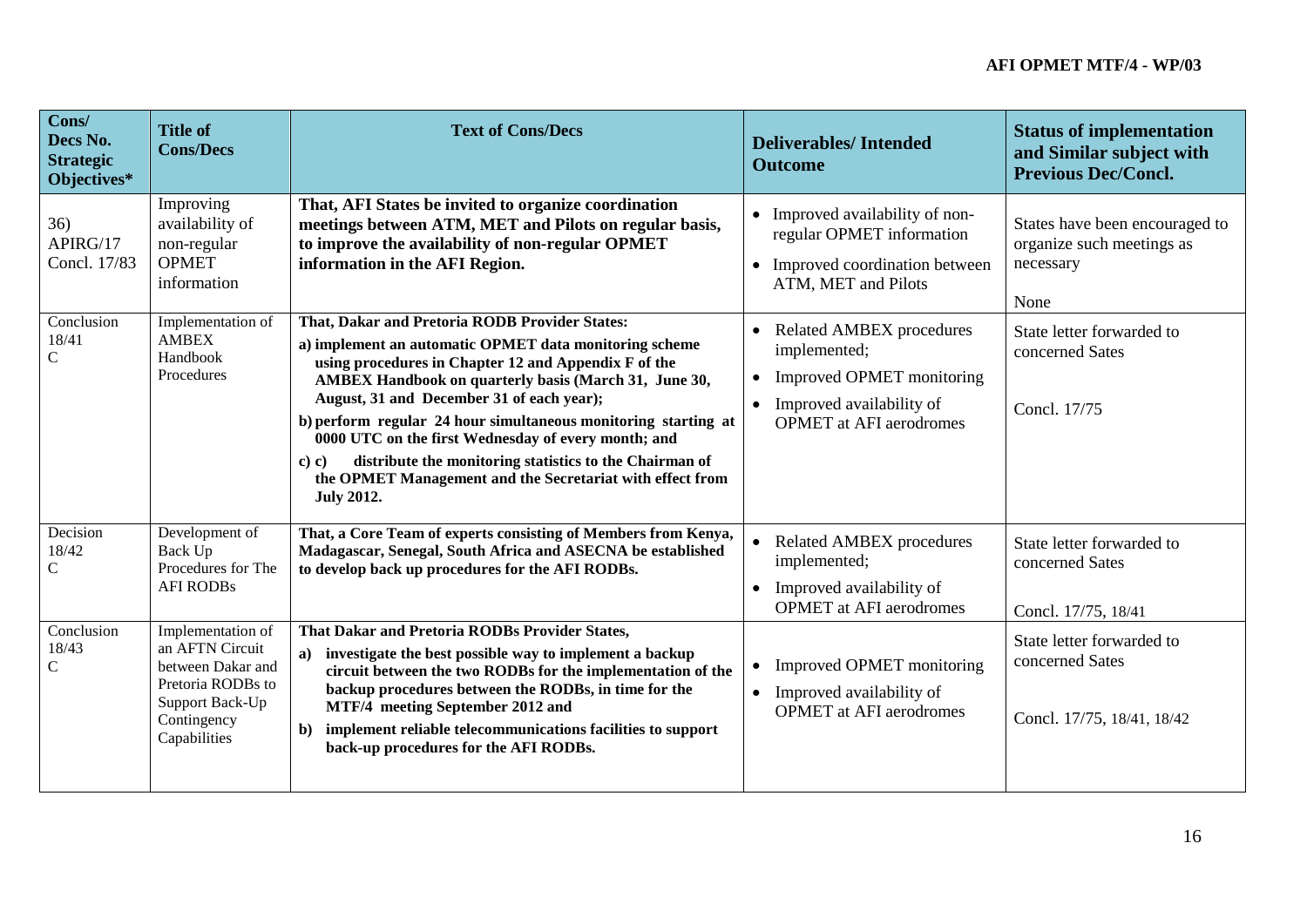| Cons/<br>Decs No.<br><b>Strategic</b><br>Objectives* | <b>Title of</b><br><b>Cons/Decs</b>                                             | <b>Text of Cons/Decs</b>                                                                                                                                                                                                                                                                                                                                                                                                                                           | <b>Deliverables/Intended</b><br><b>Outcome</b>                                                                                      | <b>Status of implementation</b><br>and Similar subject with<br><b>Previous Dec/Concl.</b>    |
|------------------------------------------------------|---------------------------------------------------------------------------------|--------------------------------------------------------------------------------------------------------------------------------------------------------------------------------------------------------------------------------------------------------------------------------------------------------------------------------------------------------------------------------------------------------------------------------------------------------------------|-------------------------------------------------------------------------------------------------------------------------------------|----------------------------------------------------------------------------------------------|
| <b>Decision</b><br>18/44<br>$\mathbf C$              | Amendment to the<br><b>AMBEX</b><br>Handbook                                    | That,<br>Appendices A and B to the AMBEX Handbook be<br>$\mathbf{a}$<br>updated by the MET/SG Secretariat to reflect AFTN<br>addresses for the IROGs Bangkok, Jeddah and Rio de<br>Janeiro; and<br>the amended AMBEX Handbook given in Appendix 3.6A<br>b)<br>to this report, be:<br>endorsed as the AMBEX Handbook Seventh Edition, Amendment<br>2; and published by the MET/SG Secretariat by July 2012.                                                         | Improved OPMET monitoring<br>$\bullet$<br>Improved availability of<br>$\bullet$<br><b>OPMET</b> at AFI aerodromes                   | State letter forwarded to<br>concerned Sates<br>Concl. 17/75, 18/41, 18/42, 18/43            |
| Conclusion<br>18/45<br>$\mathbf C$                   | <b>SIGMET</b><br>Monitoring and<br><b>OPMETOPMET</b><br><b>Routing Tables</b>   | That.<br>a) the two AFI RODB Provider States be invited to monitor the<br>reception of SIGMET information during the regular (twice<br>yearly) EUR Region SIGMET tests and report;<br>b) the two AFI IROGs and ROC Toulouse exchange their<br>routing tables and verify the coherency of these tables; and<br>c) the AFI IROGs be invited to review their current routing<br>tables, the status of OPMET reception, and update the<br>routing tables as necessary. | Improved OPMET monitoring<br>$\bullet$<br>Improved availability of<br>$\bullet$<br><b>OPMET</b> at AFI aerodromes                   | State letter forwarded to<br>concerned Sates<br>Concl. 17/75, 18/41, 18/42, 18/43,<br>44,    |
| Conclusion<br>18/46<br>$\mathsf{C}$                  | Implementation of<br>AFI OPMET data<br>catalogue                                | That, the OPMET data catalogue given in Appendix 3.6B to this<br>report, be expeditiously finalized and implemented by States in<br>the AFI Region.                                                                                                                                                                                                                                                                                                                | Improved OPMET monitoring<br>• Improved availability of<br><b>OPMET</b> at AFI aerodromes                                           | State letter forwarded to<br>concerned Sates<br>Concl. 17/75, 18/41, 18/42, 18/43,<br>44, 45 |
| Decision<br>18/47<br>$\mathcal{C}$                   | Amendment to the<br><b>AFI</b> Regional<br><b>SIGMET Guide</b>                  | That, the amendment to the SIGMET Guide given in Appendix<br>3.6C to this report, is approved as the AFI Regional SIGMET<br><b>Guide Ninth Edition, Amendment 2.</b>                                                                                                                                                                                                                                                                                               | <b>SIGMET</b> Guide amended to<br>$\bullet$<br>include appropriates changes                                                         | • Implemented<br>• None                                                                      |
| Conclusion<br>18/48<br>$\mathbf C$                   | Measures To<br>Improve The<br>Issuance of<br>SIGMET in the<br><b>AFI</b> Region | That, the ICAO Dakar and Nairobi Regional offices sensitize<br>meteorological authorities in the AFI Region on the importance of<br>continuous monitoring, by meteorological watch offices (MWOs),<br>of hazardous meteorological conditions that would warrant the<br>issuance of SIGMET information in their respective areas of<br>responsibility.                                                                                                              | Meteorological authorities aware<br>$\bullet$<br>of continuous monitoring of<br>hazardous meteorological<br>conditions for aviation | State letter forwarded to<br>concerned Sates<br>• Dec. $18/47$                               |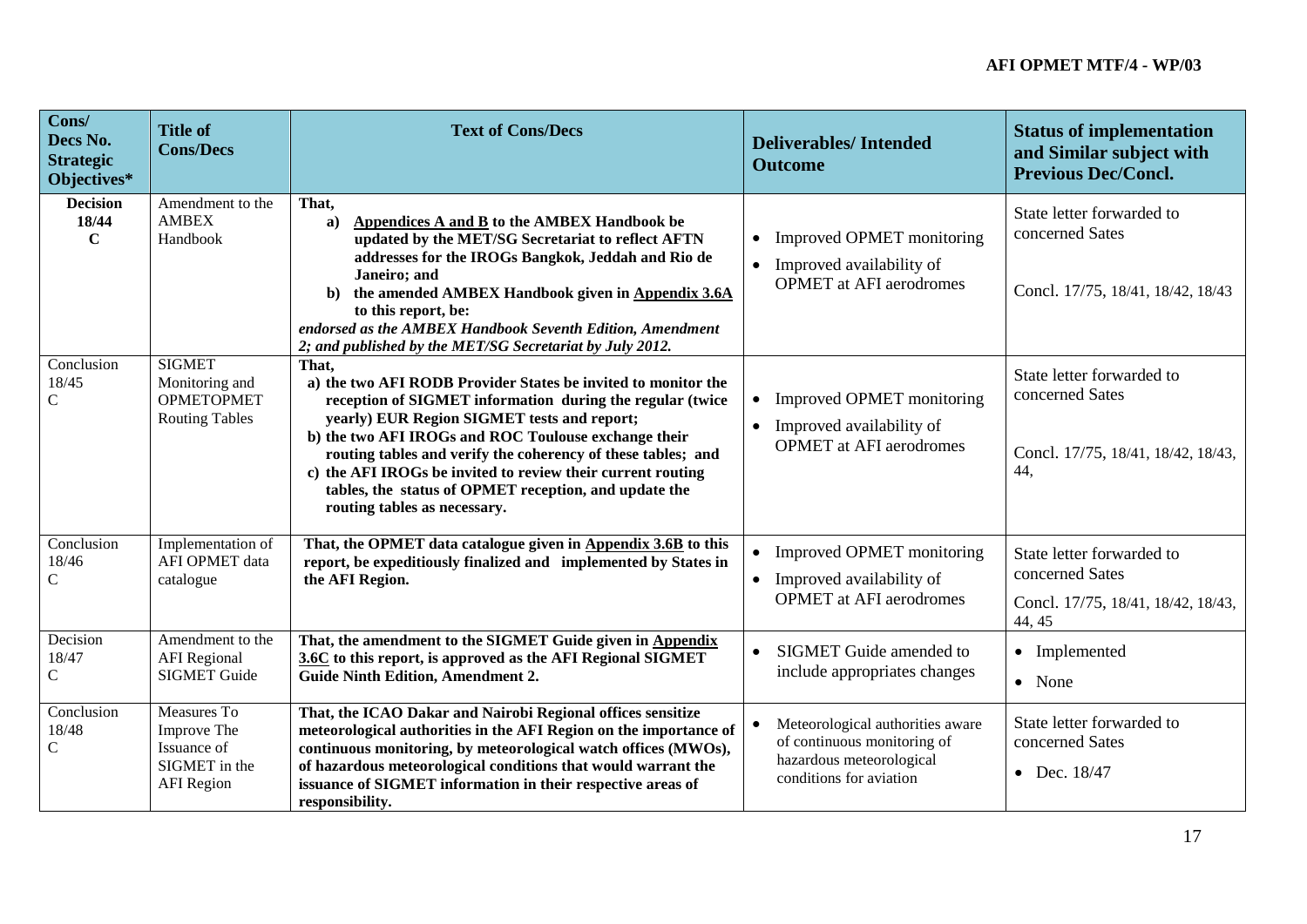| Cons/<br>Decs No.<br><b>Strategic</b><br>Objectives* | <b>Title of</b><br><b>Cons/Decs</b>                                                    | <b>Text of Cons/Decs</b>                                                                                                                                                                                                                                                                                                                                                                                                                                                                                                                                   | <b>Deliverables/Intended</b><br><b>Outcome</b>                                                                                                | <b>Status of implementation</b><br>and Similar subject with<br><b>Previous Dec/Concl.</b> |
|------------------------------------------------------|----------------------------------------------------------------------------------------|------------------------------------------------------------------------------------------------------------------------------------------------------------------------------------------------------------------------------------------------------------------------------------------------------------------------------------------------------------------------------------------------------------------------------------------------------------------------------------------------------------------------------------------------------------|-----------------------------------------------------------------------------------------------------------------------------------------------|-------------------------------------------------------------------------------------------|
|                                                      |                                                                                        |                                                                                                                                                                                                                                                                                                                                                                                                                                                                                                                                                            |                                                                                                                                               |                                                                                           |
| Conclusion<br>18/49<br>$\mathbf C$                   | Revision of<br><b>OPMETOPMET</b><br>Data Requirements                                  | That:<br>information related to the requirements of OPMET data<br>a)<br>from non-AOP aerodromes as given at Appendix 3.6D to this<br>report, be submitted by ICAO Dakar and Nairobi Regional<br>offices to the concerned States for approval, before amending<br>the AFI FASID MET Table 2A and Annex 1 to the SADIS<br>User Guide (SUG); and<br>the non-AOP aerodromes as listed in Appendix 3.6E to this<br>b)<br>report, be deleted from AFI FASID MET Table 2A.                                                                                        | • Updated AFI FASID MET<br>Table 1A<br>• New OPMET requirements<br>included in AFI FASID                                                      | Action completed<br>Conl 17/76                                                            |
| Conclusion<br>18/50<br>$\mathcal{C}$                 | Improvement of<br><b>OPMET</b><br>Availability from<br><b>AFI</b> States<br>Aerodromes | That, efforts be made by the concerned States to improve the<br>availability at Dakar RODB, of the required OPMET information<br>from Accra, Conakry, Freetown, Kano, Kinshasa, Lagos and<br>Luanda.                                                                                                                                                                                                                                                                                                                                                       | • Improved availability of<br><b>OPMET</b> from the concerned<br>aerodromes<br>$\bullet$                                                      | State Letter forwarded to<br>$\bullet$<br>concerned States<br>None                        |
| Decision<br>18/51<br>$\mathbf C$                     | Preparation of AFI<br><b>XML</b> Transition<br>Plan                                    | That, the preparation of the AFI XML Transition Plan be<br>deferred until the adoption of Amendment 76 to Annex 3 (July<br>2013) at the earliest.                                                                                                                                                                                                                                                                                                                                                                                                          | postponed                                                                                                                                     | • postponed                                                                               |
| Conclusion<br>18/52<br>$\mathbf C$                   | Issuance and<br>Dissemination of<br><b>SIGMET</b>                                      | That:<br>a) ICAO Regional offices should make concerted efforts to assist<br>States address shortcomings and difficulties identified;<br>the MWO Provider States listed in Appendix 3.6F take the<br>$\mathbf{b}$<br>required measures to remove operational shortcomings in<br><b>SIGMET</b> provision; and<br>Roberts field and Kinshasa FIRs MWOs consider bilateral<br>$\mathbf{c}$<br>arrangements with adjacent MWOs (i.e. Dakar and<br>Brazzaville MWOs respectively) for the provision of<br>SIGMET information on behalf of the States concerned. | Issuance and dissemination of<br>$\bullet$<br>SIGMET improved<br>• Improved availability of<br>SIGMET at aerodromes and for<br>en-route users | • State Letter forwarded to<br>concerned States<br>Concl. 17/81, 17/82                    |